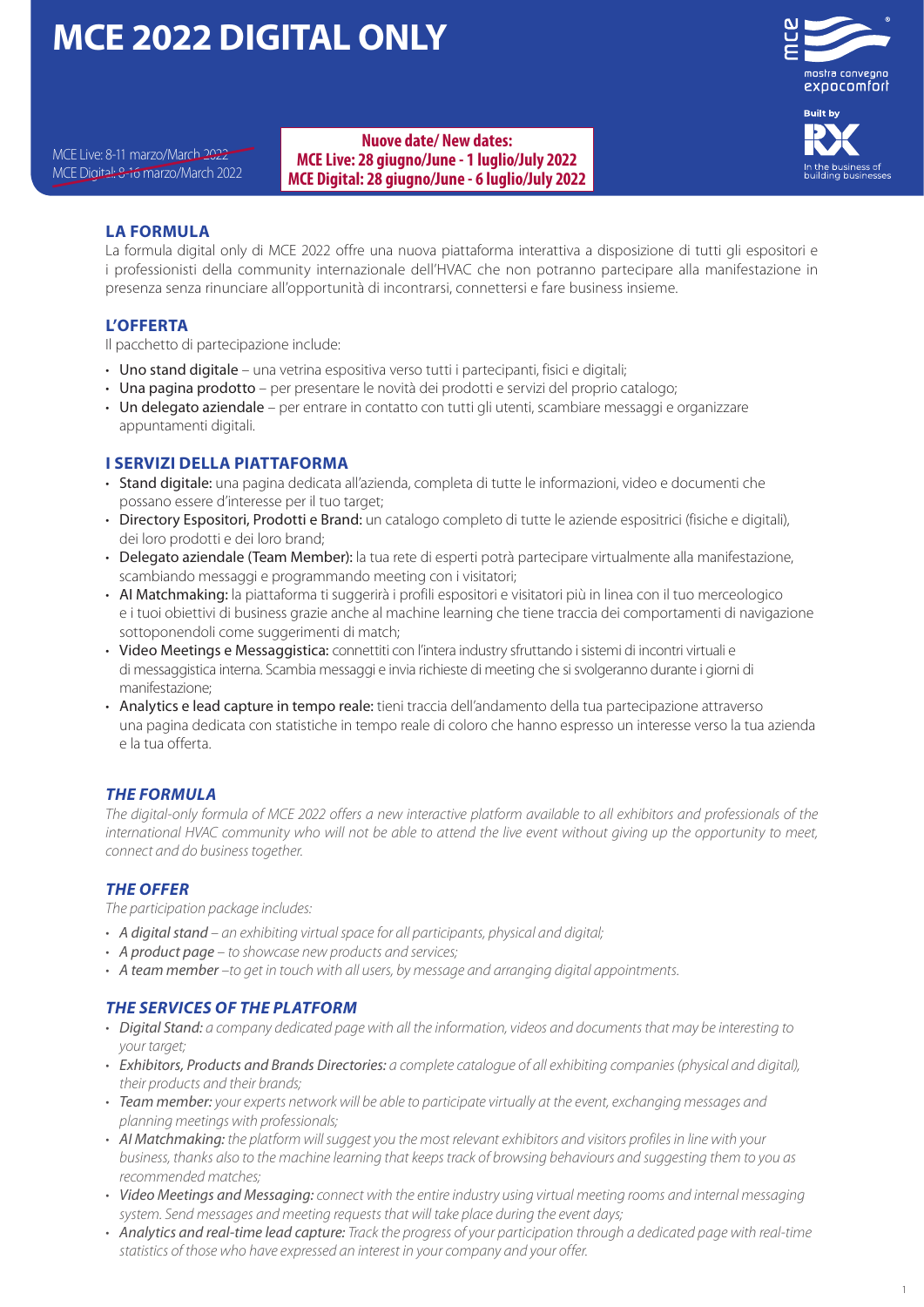# **DOMANDA DI PARTECIPAZIONE** *APPLICATION FORM*  **MCE 2022 DIGITAL ONLY**

MCE Live: 8-11 marzo/March 2022

MCE Digital: 8-16 marzo/March 2022

## 8-11 Marzo/March 2022<br>al: 8-16 marzo/March 2022 **- HYPER REALITY MCE Digital: 28 giugno/June - 6 luglio/July 2022 Nuove date/ New dates: MCE Live: 28 giugno/June - 1 luglio/July 2022**



In the business of<br>building businesses

## **01 – ANAGRAFICA /** *COMPANY'S DETAILS*

| RAGIONE SOCIALE - COMPANY NAME                                                                                                                                                                                                                                                                                                                                                                                                                                        |                                                                                                                                                                                                   |                                                                                                                                           |  |  |  |
|-----------------------------------------------------------------------------------------------------------------------------------------------------------------------------------------------------------------------------------------------------------------------------------------------------------------------------------------------------------------------------------------------------------------------------------------------------------------------|---------------------------------------------------------------------------------------------------------------------------------------------------------------------------------------------------|-------------------------------------------------------------------------------------------------------------------------------------------|--|--|--|
| INDIRIZZO - ADDRESS                                                                                                                                                                                                                                                                                                                                                                                                                                                   |                                                                                                                                                                                                   |                                                                                                                                           |  |  |  |
| CAP - POST CODE<br>CITTÀ - TOWN                                                                                                                                                                                                                                                                                                                                                                                                                                       | PROV. - DISTRICT                                                                                                                                                                                  | NAZIONE - COUNTRY                                                                                                                         |  |  |  |
| TEL. AZIENDALE - COMPANY PHONE (WITH AREA CODE)                                                                                                                                                                                                                                                                                                                                                                                                                       |                                                                                                                                                                                                   |                                                                                                                                           |  |  |  |
| INTERNET - WEB SITE                                                                                                                                                                                                                                                                                                                                                                                                                                                   |                                                                                                                                                                                                   |                                                                                                                                           |  |  |  |
| E-MAIL AZIENDALE - COMPANY E-MAIL                                                                                                                                                                                                                                                                                                                                                                                                                                     |                                                                                                                                                                                                   |                                                                                                                                           |  |  |  |
| PARTITA IVA - VAT NO                                                                                                                                                                                                                                                                                                                                                                                                                                                  | CODICE FISCALE - TAX CODE                                                                                                                                                                         |                                                                                                                                           |  |  |  |
| RAPPRESENTATA LEGALMENTE DA - LEGALLY REPRESENTED BY                                                                                                                                                                                                                                                                                                                                                                                                                  |                                                                                                                                                                                                   |                                                                                                                                           |  |  |  |
| PUNTO DI CONTATTO PER MCE DIGITAL / POINT OF CONTACT FOR MCE DIGITAL                                                                                                                                                                                                                                                                                                                                                                                                  |                                                                                                                                                                                                   |                                                                                                                                           |  |  |  |
| NOME - NAME                                                                                                                                                                                                                                                                                                                                                                                                                                                           | FUNZIONE - JOB TITLE                                                                                                                                                                              |                                                                                                                                           |  |  |  |
| TEL. AZIENDALE - COMPANY PHONE                                                                                                                                                                                                                                                                                                                                                                                                                                        | CELL. AZIENDALE - COMPANY MOBILE                                                                                                                                                                  | E-MAIL AZIENDALE DIRETTA - DIRECT JOB E-MAIL                                                                                              |  |  |  |
| <b>SOLO PER ESPOSITORI ITALIANI - FATTURAZIONE ELETTRONICA</b><br>e/o<br>MAIL PEC PER INVIO FATTURE<br><b>ONLY FOR FOREIGN EXHIBITORS</b><br>e-mail:<br>$ \Box $ The Company <b>does NOT authorize</b> the sending of administrative documents by email<br>DATI DI FATTURAZIONE (se diversi dall'anagrafica principale) / BILLING INFORMATION (when different from above)<br>RAGIONE SOCIALE - COMPANY NAME<br>INDIRIZZO - ADDRESS<br>CAP - POST CODE<br>CITTÀ - TOWN | $\Box$ The Company authorizes Reed Exhibitions Italia srl, Fiera Milano S.p.A. and Tim S.p.A., to send the administrative documents, by email to the following email address:<br>PROV. - DISTRICT | NAZIONE - COUNTRY                                                                                                                         |  |  |  |
| PARTITA IVA - VAT NO*                                                                                                                                                                                                                                                                                                                                                                                                                                                 | CODICE FISCALE - TAX CODE*                                                                                                                                                                        |                                                                                                                                           |  |  |  |
|                                                                                                                                                                                                                                                                                                                                                                                                                                                                       |                                                                                                                                                                                                   |                                                                                                                                           |  |  |  |
| TEL. AZIENDALE - COMPANY PHONE (WITH AREA CODE)                                                                                                                                                                                                                                                                                                                                                                                                                       |                                                                                                                                                                                                   |                                                                                                                                           |  |  |  |
| 02 - TIPO DI ATTIVITA' DELL'IMPRESA - barrare la casella di riferimento / COMPANY'S ACTIVITY - tick the relevant box                                                                                                                                                                                                                                                                                                                                                  |                                                                                                                                                                                                   |                                                                                                                                           |  |  |  |
| <b>PRODUTTIVA / MANUFACTURER</b>                                                                                                                                                                                                                                                                                                                                                                                                                                      | <b>COMMERCIALE / TRADER</b>                                                                                                                                                                       |                                                                                                                                           |  |  |  |
| ❏<br>❏                                                                                                                                                                                                                                                                                                                                                                                                                                                                | Agente generale General Representative<br>□<br>Rappresentante esclusivo  Sole Agent<br>□<br>Stampa tecnica Trade Press<br>o                                                                       | ▫<br>Editoria e portali webMedia and Internet sites<br>$\Box$<br>$\Box$<br>Associazioni / Istituzioni  Associations / Public Institutions |  |  |  |
| $\Box$ Si - YES<br>$\Box$ NO<br>FILIALE DI MULTINAZIONALE - BRANCH OF MULTINATIONAL COMPANY                                                                                                                                                                                                                                                                                                                                                                           |                                                                                                                                                                                                   |                                                                                                                                           |  |  |  |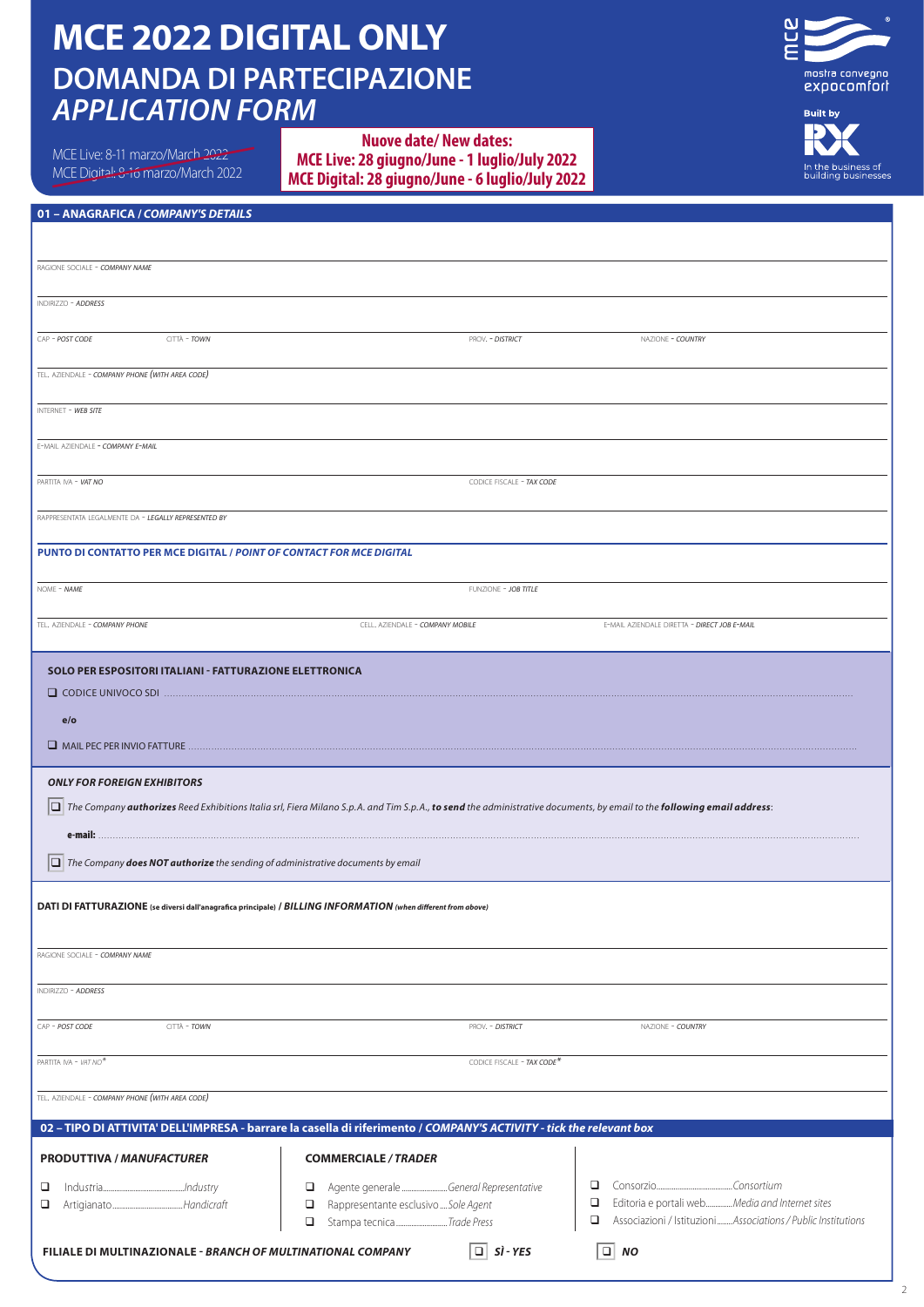### **03 – SETTORE DI APPARTENENZA - barrare la casella di riferimento /** *PRODUCT SECTOR - tick the relevant box*

- q Riscaldamento / *Heating*
- q Trattamento acqua / *Water treatment*
- **Q** Pompe Valvolame Raccorderia Accessori termici *Pumps - Valves - Pipe Fittings - Heating Accessories*
- q Attrezzeria Utensileria Elementi di fissaggio *Implements - Tools - Fastening Systems*
- **q** Tecnica sanitaria Bagno Wellness *Plumbing Technology - Bathroom - Wellness*
- **Q** Condizionamento Ventilazione *Air Conditioning - Ventilation*
- **q** Refrigerazione *Refrigeration*
- **Q** H & B Automation
- q Rinnovabili elettriche / *Electric renewable energies* Storage - E-Mobility
- q Servizi / *Services*
- $\Box$  Energia da biomassa *Energy from Biomass*

## **04 – COSTO DI PARTECIPAZIONE - PACCHETTO /** *PARTICIPATION COST - PACKAGE*

| 3.000,00 € $*$                       |  |
|--------------------------------------|--|
| 1 Stand digitale / 1 virtual stand   |  |
| 1 pagina Prodotto / 1 product page   |  |
| 1 Delegato aziendale / 1 team member |  |

### **05 – OPPORTUNITÀ DI VISIBILITÀ AGGIUNTIVA /** *ADDITIONAL VISIBILITY OFFER*

| <b>DESCRIZIONE</b><br><b>DESCRIPTION</b>                                                                                                                          | <b>PREZZO</b><br>$PRICE \in$ | <b>QUANTITÀ</b><br><b>QUANTITY</b> | <b>COSTO</b><br>$COST \in$ |
|-------------------------------------------------------------------------------------------------------------------------------------------------------------------|------------------------------|------------------------------------|----------------------------|
| Aggiunta di un prodotto / Additional product                                                                                                                      | € 350,00 $*$                 |                                    | €                          |
| Aggiunta di un Team Member / Additional Team Member                                                                                                               | 300,00 *<br>€                |                                    | €                          |
| Aggiunta di un video / Additional video                                                                                                                           | $600,00*$                    |                                    | €                          |
| Webinar di 30 minuti / 30 minutes Webinar                                                                                                                         | $600,00*$                    |                                    | €                          |
| Webinar di 60 minuti / 60 minutes Webinar                                                                                                                         | $\epsilon$ 1.000,00 $*$      |                                    | €                          |
| Posizionamento logo su invito / Branding on Invitation (max 10)                                                                                                   | $\epsilon$ 2.000,00 $*$      |                                    | €                          |
| Sponsorizzazione webinar / Sponsored webinar (+ Speech)                                                                                                           | € 3.500,00 *                 |                                    | €                          |
| Sponsorizzazione webinar (solo logo) / Sponsored webinar (logo only)                                                                                              | $\epsilon$ 2.000,00 $*$      |                                    | €                          |
| Banner fisso nella directory / Fixed Banner in Directory (max 4)                                                                                                  | $\epsilon$ 6.000,00 *        |                                    | €                          |
| Banner fisso nella pagina Conferenze o News o Delegati aziendali (max 2 per pagina) / Fixed banner in<br>Conference or News or Team Members page (2 max per page) | $\epsilon$ 2.500,00 $*$      |                                    | €                          |
| Evidenziazione su Directory espositori / Featured listing in Exhibitor Directory (max 10)                                                                         | $\epsilon$ 1.800.00 *        |                                    | €                          |
| Logo su Homepage / Homepage logo (max 6)                                                                                                                          | $\epsilon$ 8.000,00 $*$      |                                    | €                          |
| Logo su pagina di registrazione / Logo online registration page (max 6)                                                                                           | € 3.500,00 *                 |                                    | €                          |
| Pubblicazione di 2 News / 2 News published                                                                                                                        | $600,00*$                    |                                    | €                          |
| Mail promozionale ai preregistrati (5.000 contatti) / Promotional dedicated email to preregistered visitors<br>$(5.000$ contacts)                                 | $\epsilon$ 2.500,00 $*$      |                                    | €                          |
| Mail promozionale a target selezionato (10.000 contatti) / Promotional dedicated email (10.000 contacts)                                                          | $\epsilon$ 2.500,00 $*$      |                                    | €                          |
| Post su Social Media / Social Media posting                                                                                                                       | $600,00*$                    |                                    | €                          |
| Pagina Splash su App / Splash screen in mobile app (max 1)                                                                                                        | $\epsilon$ 6.000,00 *        |                                    | €                          |
| Banner nel floor plan digitale / Banner in digital floor plan (max 2)                                                                                             | $\epsilon$ 3.000,00 $*$      |                                    | €                          |
| Evidenziazione pagina convegni / Featured sessions in session page (max 10)                                                                                       | $\epsilon$ 1.500,00 $*$      |                                    | €                          |
|                                                                                                                                                                   |                              | <b>TOTALE</b><br><b>TOTAL</b>      | €                          |
|                                                                                                                                                                   |                              | IVA 22% *<br>VAT 22% *             | €                          |
|                                                                                                                                                                   |                              | <b>TOTALE</b><br><b>TOTAL</b>      | €                          |

\* + IVA, se dovuta, vedi Art. 12 del Regolamento Generale / *+ VAT, when due, see Art. 12 General Rules & Regulations*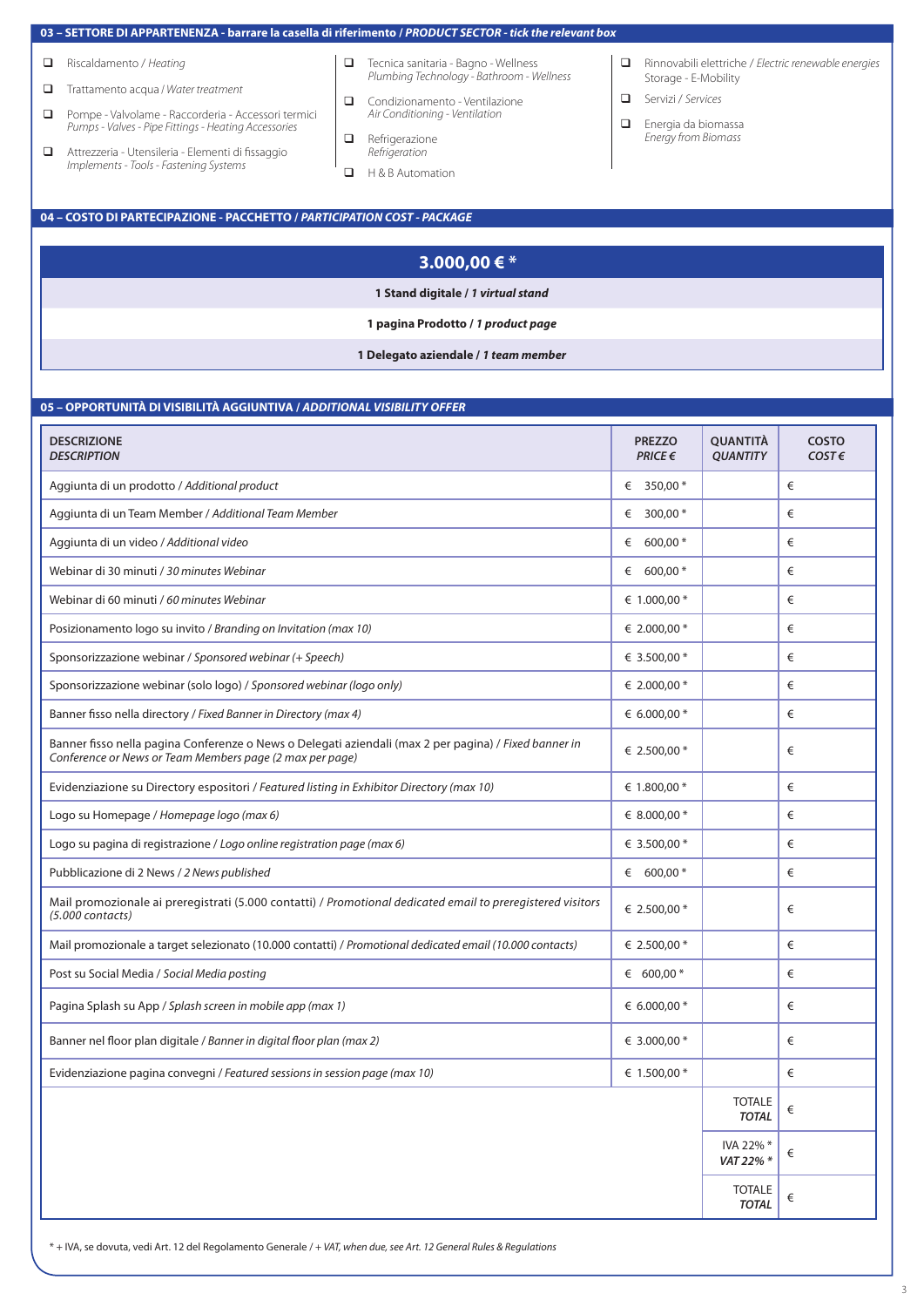| 06 - TERMINI DI PAGAMENTO / TERMS OF PAYMENT                                                                                                                                                                                                                                                                                                                                                                                                                                                                                  |                                                                                                                                                  |  |  |  |
|-------------------------------------------------------------------------------------------------------------------------------------------------------------------------------------------------------------------------------------------------------------------------------------------------------------------------------------------------------------------------------------------------------------------------------------------------------------------------------------------------------------------------------|--------------------------------------------------------------------------------------------------------------------------------------------------|--|--|--|
| Acconto 50% alla presentazione della domanda e saldo entro 15 giorni dal ricevimento della fattura.<br>I termini di pagamento sono da riferirsi a Pacchetto di Partecipazione e Opportunità di visibilità aggiuntiva.                                                                                                                                                                                                                                                                                                         |                                                                                                                                                  |  |  |  |
| Account 50% when submitting the application form and balance within 15 days upon receipt of the invoice.                                                                                                                                                                                                                                                                                                                                                                                                                      |                                                                                                                                                  |  |  |  |
| Payment terms refer to the Partipation Package and Additional Visibility Offer.                                                                                                                                                                                                                                                                                                                                                                                                                                               |                                                                                                                                                  |  |  |  |
|                                                                                                                                                                                                                                                                                                                                                                                                                                                                                                                               |                                                                                                                                                  |  |  |  |
|                                                                                                                                                                                                                                                                                                                                                                                                                                                                                                                               |                                                                                                                                                  |  |  |  |
| <b>MODALITÀ DI PAGAMENTO / METHOD OF PAYMENT:</b>                                                                                                                                                                                                                                                                                                                                                                                                                                                                             |                                                                                                                                                  |  |  |  |
|                                                                                                                                                                                                                                                                                                                                                                                                                                                                                                                               |                                                                                                                                                  |  |  |  |
| $\Box$<br>Bonifico bancario intestato a REED EXHIBITIONS ITALIA s.r.l.                                                                                                                                                                                                                                                                                                                                                                                                                                                        | IQI<br>Assegno n. / Check no.                                                                                                                    |  |  |  |
| BANCA NAZIONALE DEL LAVORO - AG. 4320 - BANDE NERE MILANO<br>IBAN: IT 47 S 01005 01620 000000000803 - BIC/SWIFT: BNLIITRRXXX                                                                                                                                                                                                                                                                                                                                                                                                  |                                                                                                                                                  |  |  |  |
| Bank transfer made out to REED EXHIBITIONS ITALIA s.r.l.                                                                                                                                                                                                                                                                                                                                                                                                                                                                      | Intestato a / made out to: REED EXHIBITIONS ITALIA s.r.l.                                                                                        |  |  |  |
| BANCA NAZIONALE DEL LAVORO - AG. 4320 - BANDE NERE MILANO<br>IBAN: IT 47 S 01005 01620 000000000803 - BIC/SWIFT: BNLIITRRXXX                                                                                                                                                                                                                                                                                                                                                                                                  |                                                                                                                                                  |  |  |  |
|                                                                                                                                                                                                                                                                                                                                                                                                                                                                                                                               |                                                                                                                                                  |  |  |  |
|                                                                                                                                                                                                                                                                                                                                                                                                                                                                                                                               |                                                                                                                                                  |  |  |  |
|                                                                                                                                                                                                                                                                                                                                                                                                                                                                                                                               |                                                                                                                                                  |  |  |  |
|                                                                                                                                                                                                                                                                                                                                                                                                                                                                                                                               |                                                                                                                                                  |  |  |  |
| o meno affinché il Titolare possa:                                                                                                                                                                                                                                                                                                                                                                                                                                                                                            | L'Espositore, presa visione della successiva estesa informativa sul trattamento dei dati personali, contrassegnando la propria scelta acconsente |  |  |  |
| The Exhibitor, acknowledging the next informative, by ticking his choice, consents or not to allow the Data Controller to:                                                                                                                                                                                                                                                                                                                                                                                                    |                                                                                                                                                  |  |  |  |
|                                                                                                                                                                                                                                                                                                                                                                                                                                                                                                                               |                                                                                                                                                  |  |  |  |
| A. diffondere i dati anagrafici conferiti tramite il Catalogo e strumenti analoghi che rendano nota la presenza alla manifestazione fieristica;                                                                                                                                                                                                                                                                                                                                                                               |                                                                                                                                                  |  |  |  |
| A. disseminate the personal data provided through the Catalogue and similar tools that make known the presence at the exhibition;                                                                                                                                                                                                                                                                                                                                                                                             |                                                                                                                                                  |  |  |  |
| $\boxed{\square}$ SI/YES<br>$\boxed{=}$ NO                                                                                                                                                                                                                                                                                                                                                                                                                                                                                    |                                                                                                                                                  |  |  |  |
|                                                                                                                                                                                                                                                                                                                                                                                                                                                                                                                               |                                                                                                                                                  |  |  |  |
| B. inviare materiale promozionale tramite operazioni di marketing, web marketing, telemarketing effettuati con sistemi tradizionali e/o moderni<br>e/o cartacei, direttamente dal Titolare o da suoi Responsabili;                                                                                                                                                                                                                                                                                                            |                                                                                                                                                  |  |  |  |
| systems, directly from the Controller or its Processors;                                                                                                                                                                                                                                                                                                                                                                                                                                                                      | B. send promotional material through marketing operations, web marketing, telemarketing carried out with traditional and/or modern and/or paper  |  |  |  |
| $\Box$ NO<br>$\boxed{\square}$ SI/YES                                                                                                                                                                                                                                                                                                                                                                                                                                                                                         |                                                                                                                                                  |  |  |  |
|                                                                                                                                                                                                                                                                                                                                                                                                                                                                                                                               |                                                                                                                                                  |  |  |  |
| C. inviare documenti commerciali in linea con le preferenze evidenziate<br>C. send commercial documents in line with the preferences highlighted;                                                                                                                                                                                                                                                                                                                                                                             |                                                                                                                                                  |  |  |  |
| $\boxed{\Box}$ SI/YES<br>$\Box$ NO                                                                                                                                                                                                                                                                                                                                                                                                                                                                                            |                                                                                                                                                  |  |  |  |
|                                                                                                                                                                                                                                                                                                                                                                                                                                                                                                                               |                                                                                                                                                  |  |  |  |
| D. far trattare da propri agenti e/o partner commerciali alcuni dei dati conferiti (anagrafiche) in territorio Extra UE, onde esser contatto per<br>gestire la sua domanda di partecipazione all'evento nel suo territorio e nella sua lingua d'origine.<br>D. have some of the data provided (personal details) processed by their agents and/or business partners in non-EU territory, in order to be contacted to<br>manage your application to participate in the event in your territory and in your language of origin. |                                                                                                                                                  |  |  |  |
| $\boxed{\square}$ SI/YES<br>$\Box$ NO                                                                                                                                                                                                                                                                                                                                                                                                                                                                                         |                                                                                                                                                  |  |  |  |
|                                                                                                                                                                                                                                                                                                                                                                                                                                                                                                                               |                                                                                                                                                  |  |  |  |
|                                                                                                                                                                                                                                                                                                                                                                                                                                                                                                                               |                                                                                                                                                  |  |  |  |
|                                                                                                                                                                                                                                                                                                                                                                                                                                                                                                                               |                                                                                                                                                  |  |  |  |
|                                                                                                                                                                                                                                                                                                                                                                                                                                                                                                                               |                                                                                                                                                  |  |  |  |
| DATA / DATE                                                                                                                                                                                                                                                                                                                                                                                                                                                                                                                   | IL RAPPRESENTANTE LEGALE DELL'IMPRESA (timbro e firma)<br>THE COMPANY'S LEGAL REPRESENTATIVE (company's stamp and signature)                     |  |  |  |
|                                                                                                                                                                                                                                                                                                                                                                                                                                                                                                                               |                                                                                                                                                  |  |  |  |
|                                                                                                                                                                                                                                                                                                                                                                                                                                                                                                                               |                                                                                                                                                  |  |  |  |
| <b>CONTATTI / CONTACTS</b>                                                                                                                                                                                                                                                                                                                                                                                                                                                                                                    |                                                                                                                                                  |  |  |  |
|                                                                                                                                                                                                                                                                                                                                                                                                                                                                                                                               |                                                                                                                                                  |  |  |  |
| Reed Exhibitions Italia s.r.l.<br>Via Marostica 1 - 20146 Milano - Tel. +39 02 4351701 - Fax +39 02 3314348                                                                                                                                                                                                                                                                                                                                                                                                                   |                                                                                                                                                  |  |  |  |
| Sales: sales.mce@rxglobal.com                                                                                                                                                                                                                                                                                                                                                                                                                                                                                                 |                                                                                                                                                  |  |  |  |
| Customer Service: customersupport.mce@rxglobal.com                                                                                                                                                                                                                                                                                                                                                                                                                                                                            |                                                                                                                                                  |  |  |  |
| Press Office: press.mce@rxglobal.com                                                                                                                                                                                                                                                                                                                                                                                                                                                                                          |                                                                                                                                                  |  |  |  |
| Marketing & Communication: marketing.mce@rxglobal.com                                                                                                                                                                                                                                                                                                                                                                                                                                                                         |                                                                                                                                                  |  |  |  |
|                                                                                                                                                                                                                                                                                                                                                                                                                                                                                                                               |                                                                                                                                                  |  |  |  |
|                                                                                                                                                                                                                                                                                                                                                                                                                                                                                                                               |                                                                                                                                                  |  |  |  |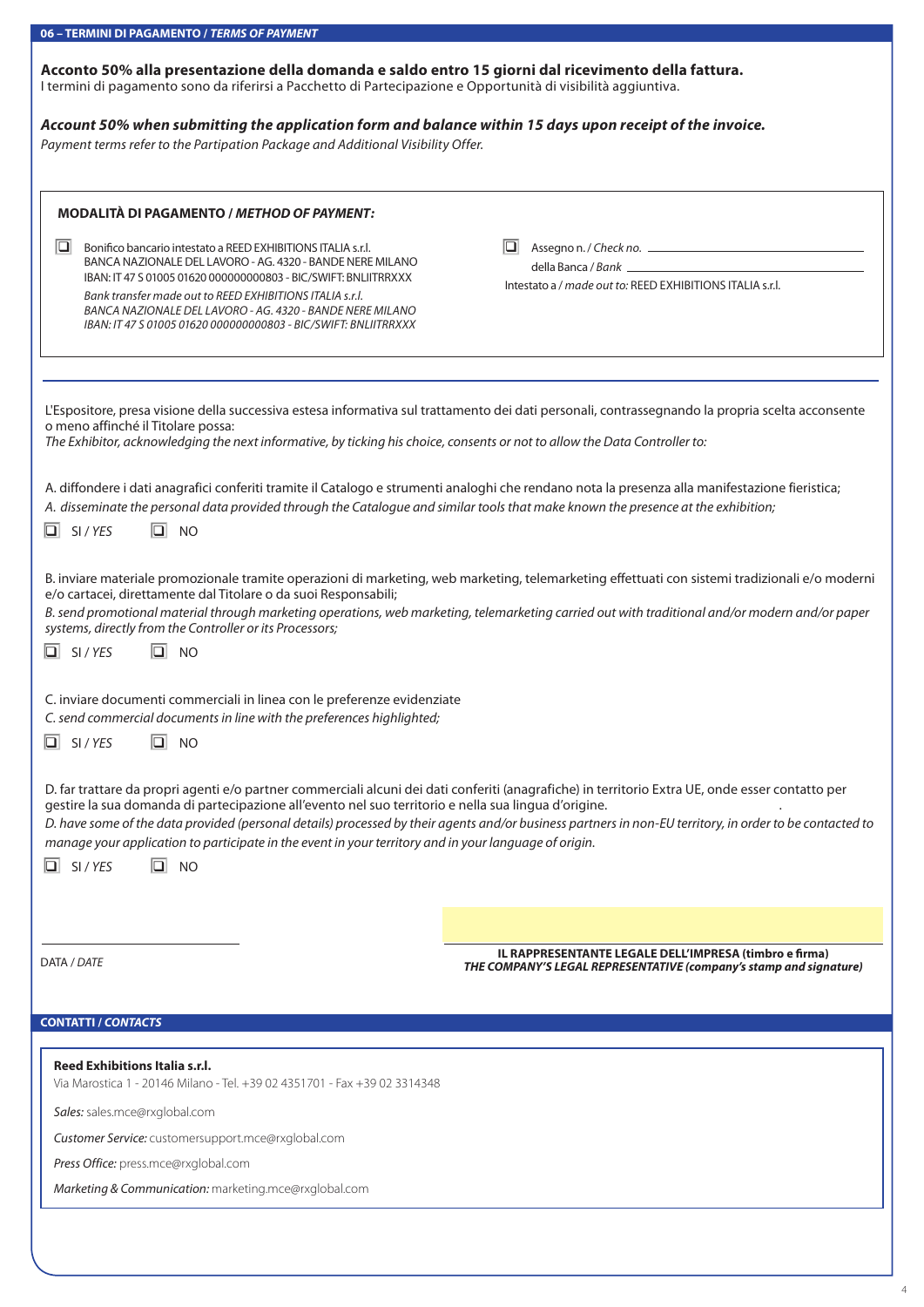#### **GDPR - REGOLAMENTO GENERALE SULLA PROTEZIONE DEI DATI - Informativa sul Trattamento dei dati personali**

In osservanza con quanto previsto dal Regolamento Europeo 2016/679 (da qui in poi GDPR) e dalla normativa nazionale applicabile (D. Lgs. 196/03 per come modificato dal D. Lgs. 101/2018) La informiamo che i suoi dati saranno trattati dall'organizzatore dell'evento, la società Reed Exhibitions Italia s.r.l. - da qui in avanti solo Reed - corrente in 20146 Milano, via Marostica n. 1 - P.IVA 09918270159, telefono n. 024351701, - in qualità di Titolare del Trattamento (da qui in avanti solo il Titolare).

Il Titolare, appartenente a RELX Group business (https://www.relx.com/) si è dotato di un Responsabile della protezione dei dati -RPD- Data Protection Officer da qui in avanti solo -DPO- quindi per contatti o chiarimenti in ambito di personal data protection è sufficiente inviare una e-mail al nostro -DPO- al seguente indirizzo: privacy.rxitaly@rxglobal.com o telefonare al n. 024351701. Il Titolare adotta per come richiesto dall'Art. 12 GDPR la seguente informativa quale misura per fornire all'espositore presente sulla piattaforma - da qui in avanti espositore Digital e/o Virtuale- le informazioni di cui all'Art. 13 GDPR e le<br>comuni

Pertanto in relazione a quanto sopra espresso il Titolare informa l'espositore Digital che i Dati personali forniti tramite la compilazione del Dossier di Partecipazione all'evento fieristico MCE nella versione Digital e non rientranti nelle categorie particolari didati personali per come elencati nell'Art.9 GDPR, riguardanti il medesimo (anche nell'ipotesi di soggetto operante in qualità di impresa individuale, piccolo imprenditore,<br>profe di liceità previste ex Artt. 5 e 6 GDPR, per le finalità inerenti al rapporto instaurato con il Titolare, quindi, la sua base giuridica per come richiesto ex Art. 13 lett. C trova giustificazione nelle ragioni per le quali digitale alla fiera MCE (2022) nella versione Digital e per l'utilizzo dei servizi presenti in piattaforma come ad es. il MatchMaking, OneToOne Meeting.

Il trattamento sui dati conferiti al Titolare potrà comprendere l'organizzazione, la conservazione, la consultazione, la creazione dell'elenco partecipanti a fine evento, la comunicazione all'interno del gruppo RELX del quale Reed fa parte (cfr considerando 48 GDPR), l'inserimento nella Directory della piattaforma di ExpoPlatform, la comunicazione delle future iniziative, la comunicazione agli addetti per la realizzazione di<br>articoli UE ed extra UE nei soli casi disciplinati ex Artt. 45, 46 e 49 GDPR la modificazione, attività di soft marketing da parte del Titolare al quale potrà opporsi in qualsiasi momento seguendo le istruzioni contenute nel footer delle comunicazioni o inviando una e-mail al DPO (base giuridica: Art.130 Codice Privacy), nonché la comunicazione a società terze, nominate responsabili, per fini amministrativi, contabili e/o organizzativi sempre in relazione all'ambito della gestione dell'attività fieristica, la realizzazione di statistiche anonime, la modifica e la cancellazione.

Il Titolare, per dar corso alle obbligazioni contrattuali, utilizzerà i dati da lei inseriti nel form di partecipazione anche per inserirla nei servizi erogati tramite la piattaforma di Matchmaking, di Chat, di OneToOne Meeting,- servizi tutti erogati nella piattaforma-. Nel caso desideri opporsi potrà inviare una comunicazione al Titolare. (in relazione al funzionamento del Matchmaking e di OneToOne Meeting la invitiamo a prendere visione di quanto espresso all'interno dei Termini e Condizioni per la partecipazione a MCE nella versione Digital).

Il Titolare le ricorda che, nel caso in cui, nella sua qualità di Utente come definito nei Termini e Condizioni (a cui si rimanda qui integralmente), decida di utilizzare i servizi della piattaforma alcuni suoi dati (nome, cognome, immagine, azienda, provenienza, settore merceologico d'interesse, ruolo ricoperto in azienda), inseriti nella Piattaforma predisposta per il relativo funzionamento, saranno noti ad altri Utenti, i quali<br>potranno c gruppo nonché dei responsabili ex Art. 28 GDPR, distruzione e modificazione del dato trattato a seguito di segnalazione da parte dell'interessato, consultazione, comunicazione di alcune e sporadiche iniziative<br>legate all'a

Pertanto, l'Utente utilizzatore del servizio s'impegna a trattare i dati solo per quelle finalità (ricorrendone i presupposti) per le quali non è necessario esplicito consenso e nello stesso tempo, tramite l'utilizzo del servizio, s'impegna a consentirne tale uso per dar corso al rapporto contrattuale.

Resta inteso che i diritti elencati in GDPR negli Artt. da 15 a 22 andranno esercitati direttamente nei confronti degli Utenti, posta la loro qualifica di Titolari autonomi dei dati ricevuti a seguito dell'utilizzo dei servizi della piattaforma.

Il Titolare rammenta che con riferimento ai webinar organizzati sulla piattaforma messa a disposizione per l'evento, l'espositore Digitale potrà ricevere dati relativi agli Utenti partecipanti al webinar stesso (identificativi personali ed aziendali) e che il trattamento di tali dati da parte dell'espositore Digitale dovrà avvenire per come stabilito in Termini e Condizioni dell'evento MCE nella versione Digital esattamente per come sopra descritto con riferimento al trattamento dei dati degli Utenti. I dati caricati o creati nella piattaforma saranno visibili ed utilizzabili, per gli espositori, fino al 29/07/2022.

A fronte dell'interesse dell'espositore Digital ad essere informato sulle date delle prossime edizioni fieristiche dell'evento verrà inviato all'espositore, solo sui dati aziendali conferiti (e-mail) il reminder delle prossime edizioni e la comunicazione di alcune future iniziative strettamente collegate all'evento fieristico. A tale trattamento l'interessato potrà opporsi in qualsiasi momento alla ricezione di dette comunicazioni<br>segue da verificare il suo gradimento della manifestazione MCE nella versione Digital e poter rendere la stessa grazie al suo aiuto, il più possibile corrispondente ai suoi interessi (base giuridica: legittimo interesse).

ll Titolare effettuerà i seguenti trattamenti dei dati dell'espositore Digital solo a seguito di consenso espresso (base giuridica: consenso) da fornire esplicitamente nel Dossier di partecipazione: A) diffusione, anche mediante pubblicazione sul catalogo on line (disponibile online); B) invio di matriale promozionale tramite operazioni di marketing, web marketing, telemarketing effettuati con sistemi tradizionali e/o<br>moderni e/o ca Extra UE, nelle ipotesi non previste ex Artt. 45 e 46 GDPR, da nostri Agenti e/o partner commerciali del Titolare onde esser contatto da questi ultimi per gestire la sua domanda di partecipazione all'evento.

Pertanto il Titolare, solo a seguito di esplicito consenso a quanto espresso nel sovrastante punto A) procederà con l'inserimento dei dati dell'espositore nel catalogo online. In relazione al Trasferimento dei dati in territori extra UE il Titolare segnala che i dati conferiti potranno anche essere trasferiti in paesi Extra UE conformemente ai dettami previsti nel capo V del GDPR, ed il consenso sub lettera D viene richiesto dal<br>Tito del consenso non pregiudica la liceità del trattamento basata sul consenso prima della revoca, il consenso è soggetto alle disposizioni normative previste in Art. 7 GDPR al quale si rimanda.<br>Il trattamento potrà avvenire s

conferma che il Trattamento avviene anche ed in alcune ipotesi limitate in base ad un processo decisionale automatizzato e viene svolta attività di profilazione ma solo a seguito di espresso consenso, per come delineata ex Art. 4 n 4 GDPR. La profilazione non viene effettuata su dati personali dell'interessato compilante il Form ma su dati conferiti dall'interessato in relazione all'attività lavorativa svolta e quindi su dati conferiti in rappresentanza della realtà lavorativa alla quale appartiene e/o rappresenta.

ll conferimento dei Dati è facoltativo, tuttavia, un eventuale rifiuto dell'espositore Digital di fornire anche i dati che non abbisognano di specifico consenso, comporterà la mancata prosecuzione del rapporto e<br>quindi com Dossier nonché con la conferma dello spazio espositivo digitale richiesto conclude il contratto e quindi rende lecito il trattamento dei dati conferiti da parte del Titolare in relazione a tutte le ipotesi nelle quali non<br> contenuta nel dossier di partecipazione, comunque all'espositore di partecipare alla manifestazione fieristica ma impedirà al Titolare di erogare alcuni servizi promossi durante e dopo MCE nella versione Digital. Per come richiesto ex Art. 13 comma 2 lett. a GDPR si avvisa l'espositore che i Dati saranno conservati per 5 edizioni, tempistiche richieste anche da motivi legali ed amministrativi e comunque per il tempo necessario a soddisfare la finalità della raccolta.

Resta inteso che il compilante tutta la domanda di partecipazione con l'inserimento di tutti i dati richiesti, ne risponde sia nella totalità dei dati conferiti che in relazione ad ogni e singolo dato anche in relazione<br>al insorgere manlevando il Titolare stesso anche da ogni richiesta di risarcimento danni diretto e/o indiretto.

Il Titolare informa che la piattaforma sulla quale sarà caricato il profilo Espositore Digital è gestita da Expoplatform Itd (https://expoplatform.com/ da qui in avanti solo EP) che agirà in qualità di Responsabile ex Art.28 GDPR. Per avere informazione sulle politiche sul trattamento dati di EP vi invitiamo a visionare il seguente link: https://expoplatform.com/privacy-policy/. Il Titolare le comunica che quindi per dar corso<br>alle obbl alla Brexit, il Titolare anche al fine di soddisfare il principio di trasparenza rende edotto l'interessato che è stata effettuata ex Art.35 GDPR la Valutazione d'impatto sulla protezione dei dati nonché il Privacy Impact Assessment e tutta la contrattualistica necessaria.

Il trasferimento del dato dell'interessato ad EP, nella sua qualità di responsabile ex Art.28 GDPR, verrà effettuato in base a quanto disposto dall'Art.49 comma 1 lett. b

Il Titolare inoltra comunica che sono garantiti all'Espositore Digital i diritti di rettifica ex Art. 16 GDPR, il diritto all'oblio ex Art. 17 GDPR, il diritto alla limitazione del trattamento ex Art. 18 GDPR nonché il dir d'accesso ai dati personali forniti ed a tutte le informazioni consequenziali per come elencati sub Art. 15 GDPR;

L'Espositore Digital ha inoltre diritto a:<br>1) chiedere al Titolare del trattament

1) chiedere al Titolare del trattamento l'accesso ai dati personali e la rettifica o la cancellazione degli stessi o la limitazione del trattamento che lo riguardano o di opporsi al loro trattamento;

2) alla portabilità dei dati ex Art. 20 GDPR;<br>3) qualora il trattamento sia basato sull'Art

qualora il trattamento sia basato sull'Articolo 6, paragrafo 1, lettera A), oppure sull'Articolo 9, paragrafo 2, lettera A) a revocare il consenso in qualsiasi momento senza pregiudicare la liceità del trattamento basata sul consenso prestato prima della revoca;<br>4) ex Art 21 GDPR, opporsi in qualsiasi moment

4) ex Art. 21 GDPR, opporsi in qualsiasi momento, per motivi connessi alla sua situazione particolare, al trattamento dei Dati per il perseguimento del legittimo interesse del Titolare o di terzi;

5) ex Art. 22 GDPR a Diritto a non essere sottoposto ad una decisione basata unicamente su un trattamento automatizzato che produca effetti giuridici o che incida significativamente sulla sua persona. Per esercitare i diritti sopra elencati o per avere maggiori informazioni sarà sufficiente inviare una e-mail al seguente indirizzo di posta elettronica: privacy.rxitaly@rxglobal.com. Il Titolare una volta processato quanto ricevuto invierà relativo riscontro nei termini indicati dall'Art. 12 punto 3 GDPR.

È nostro diritto rifiutare di soddisfare la vostra eventuale richiesta di cancellazione per uno dei seguenti motivi:

- per esercitare il diritto alla libertà di espressione e di informazione;
- per adempiere a obblighi di legge o svolgere un compito di interesse pubblico o esercitare un'autorità ufficiale; per motivi di salute pubblica nell'interesse pubblico;
- 

per fini di archiviazione, ricerca o statistiche;

per esercitare o difendere un diritto legale.

L'Interessato ha inoltre diritto di avanzare un Reclamo all'Autorità Garante per la Protezione dei Dati Personali (www.garanteprivacy.it) o all'Autorità Garante dello Stato dell'UE in cui l'Interessato risiede abitualmente o lavora, oppure del luogo ove si è verificata la presunta violazione, in relazione a un trattamento che consideri non conforme (sul punto si consiglia di verificare la procedura sul sito dell'autorità<br>Garante

Il Titolare, in accordo con quanto previsto in Art. 13 comma 3 GDPR, inoltre avvisa l'interessato che qualora intendesse trattare ulteriormente i dati personali per una finalità diversa da quella per cui essi sono stati raccolti, prima di tale ulteriore trattamento fornirà all'interessato informazioni in merito a tale diversa finalità ed ogni ulteriore informazione pertinente, raccogliendo, nel caso specifico consenso.

Dichiaro di aver preso visione ed aver compreso il contenuto di quanto sopra riportato.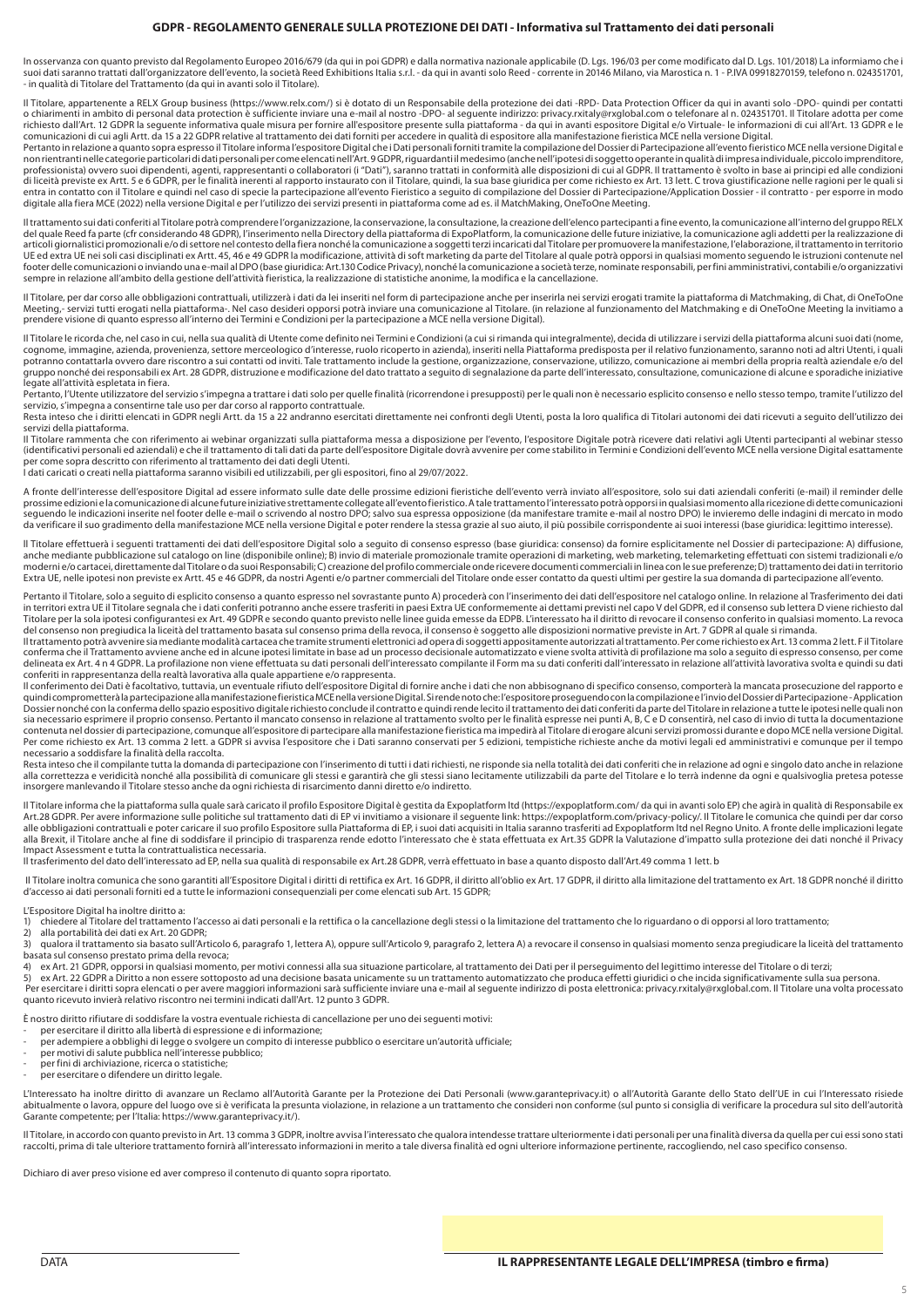#### **UK GDPR - GENERAL DATA PROTECTION REGULATION - Privacy Statements**

In compliance with the provisions of European Regulation 2016/679 (henceforth GDPR) and the applicable national legislation (Legislative Decree 196/03 as amended by Legislative Decree 101/2018) we inform you that your data will be processed by the event organiser, the company Reed Exhibitions Italia s.r.l. - henceforth only Reed - current in 20146 Milan, via Marostica n. 1 - VAT no. 09918270159, telephone no.<br>024351701, -

The Data Controller, belonging to RELX Group business (https://www.relx.com/) has appointed a Data Protection Officer -RPD - Data Protection Officer (from here on only -DPO), so for contacts or clarifications<br>in the field 15 to 22 GDPR relating to the processing of the data provided to access as an exhibitor at the MCE exhibition in the Digital version.

Therefore, in relation to the above, the Data Controller informs the Digital exhibitor that the personal data provided by filling in the Participation Dossier for the MCE exhibition in the Digital version and not included in the special categories of personal data as listed in Art. 9 GDPR, concerning the same (also in the event of a subject operating as a sole proprietor, small businessman, professional) or its employees,<br>agents, r provided for in Articles 5 and 6 GDPR, for the purposes inherent to the relationship established with the Data Controller, therefore, its legal basis as required under Art. 13 lett. C is justified by the reasons for<br>which exhibiting digitally at the MCE exhibition in the Digital version and for the use of services present on the platform such as MatchMaking, OneToOne Meeting.

The processing of the data provided to the Data Controller may include the organisation, storage, consultation, creation of the list of participants at the end of the event, communication within the RELX group to which Reed belongs (see recital 48 GDPR), inclusion in the Directory of the ExpoPlatform platform, communication of future initiatives, communication to staff for the production of promotional and/or sector<br>journalistic cases governed by Art. 45 and 46 GDPR the modification, soft marketing by the Data Controller to which he may object at any time by following the instructions in the footer of the communications or by sending an e-mail to the DPO, as well as the communication to third party companies, appointed as responsible, for administrative, accounting and / or organizational purposes always in relation to the management of<br>the fair activi

The Data Controller will also use the data you entered in the participation form to include you in the services provided through the Matchmaking, Chat and OneToOne Meeting platform - all services provided<br>on the platform. for participation in MCE exhibition in the Digital version).

The Data Controller reminds you that, in the event that, in your capacity as a User as defined in the Terms and Conditions (to which please refer here in full), you decide to use the services of the platform, some of your data (name, surname, image, company, origin, product sector of interest, role held in the company), entered in the platform set up for its operation, will be known to other Users, who may contact you or<br>respond to Art.28GDPR,destructionandmodificationof the processed data following a report by the interested party, consultation, communication of some and sporadic initiatives related to the activity carried out at the fair.<br>Therefore undertakes to allow such use in order to carry out the contractual relationship.

It is understood that the rights listed in articles 15 to 22 of the GDPR are to be exercised directly in relation to the Users, given their status as autonomous data controllers of the data received following the use of the platform services.

The Data Controller reminds that, with reference to the webinars organised on the platform made available for the event, the Digital Exhibitor may receive data relating to the Users participating in the webinar<br>itself (per as described above with reference to the processing of Users' data.

The data uploaded or created in the platform will be visible and usable, for exhibitors, until 29/07/2022.

Considering the interest of the Digital exhibitor to be informed about the dates of the next editions of the event, the exhibitor will be sent, only on the company data provided (e-mail), the reminder of the next editions and the communication of some future initiatives strictly related to the exhibition event. The interested party may object to receiving these communications at any time by following the instructions in the footer of the e-mail or by writing to our DPO. Unless you expressly object (to be expressed by e-mail to our DPO), we will send you market surveys in order to verify your appreciation of the MCE exhibition in<br>the Digit

The Data Controller will carry out the following processing of the Digital exhibitor's data only following express consent (legal basis: consent) to be provided explicitly in the Participation Dossier: A) dissemination, including through publication in the online catalogue (available and online); B) sending of promotional material through marketing operations , web marketing, telemarketing carried out with traditional and/ or modern and/or paper systems, directly by the Data Controller or its Managers; C) creation of the commercial profile in order to receive commercial documents in line with its preferences; D) processing of the<br>data in non Controller in order to be contacted by them to manage your application to participate in the event.

Therefore, the Data Controller will proceed with the insertion of the exhibitor's data in the online catalogue, only after explicit consent to what is expressed in point A) above. In relation to the transfer of data to non-EU territories, the Data Controller points out that the data conferred may also be transferred to non-EU countries in accordance with the dictates laid down in Chapter V of the GDPR, and that consent<br>under letter D consent given at any time. Withdrawal of consent does not affect the lawfulness of processing based on the consent prior to withdrawal, the consent is subject to the regulatory provisions set out in Art. 7 GDPR to which reference is made.

The processing may take place both in paper form and by electronic means by persons specifically authorised to do so. As required by Art. 13, paragraph 2, letter F, the Data Controller confirms that the processing<br>is also The profiling is not carried out on the personal data of the person concerned by filling in the Form, but on data provided by the person concerned in relation to the work activity carried out and therefore on data provided in representation of the work reality to which he/she belongs and/or represents.

The provision of data is optional, however, any refusal by the Digital exhibitor to provide even data that does not require specific consent will result in the relationship not continuing and will therefore jeopardise participation in the trade fair event known as MCE exhibition in the Digital version. Please note that: by continuing to fill in and send the Participation Dossier - Application Dossier as well as the confirmation of the<br>r consent. Therefore, failure to give consent in relation to the processing carried out for the purposes expressed in points A, B, C and D will allow the exhibitor to take part in the exhibition if all the documentation<br>cont As required by Art. 13, paragraph 2, letter a GDPR, the exhibitor is informed that the Data will be stored for 5 editions, a period required also for legal and administrative reasons and in any case for the time

necessary to fulfil the purpose of the collection.<br>It is understood that the person who fills in the application form by entering all the data requested is responsible for the entirety of the data provided and for each and correctness and truthfulness as well as the possibility of communicating the same, and shall guarantee that the same can be lawfully used by the Data Controller and shall hold the latter harmless from any and<br>all claims th

The Data Controller informs you that the platform on which the Digital Exhibitor profile will be uploaded is managed by Expoplatform Itd (https://expoplatform.com/ from here on only EP) which will act as<br>Data Processor ex Impact Assessment and all the necessary contractual obligations.

The transfer of the data subject's data to EP, in its capacity as data processor pursuant to Article 28 GDPR, will be carried out in accordance with the provisions of Article 49, paragraph 1, letter b).

The Data Controller informs that the exhibitor is guaranteed the right of rectification as per Art. 16 GDPR, the right to be forgotten as per Art. 17 GDPR, the right to limit the processing as per Art. 18 GDPR as well<br>as t the following address: privacy.rxitaly@rxglobal.com. Once the data has been processed, the Data Controller will send a reply within the terms indicated in Art. 12 point 3 GDPR.

The Digital Exhibitor also has the right to:

1) request from the Data Controller access to and rectification or erasure of personal data or restriction of processing concerning him or her or to object to its processing; 2) the portability of the data ex Art. 20 GDPR;

3) where the processing is based on Article 6(1)(A) or Article 9(2)(A) to withdraw consent at any time without affecting the lawfulness of the processing based on the consent given before the withdrawal; 4) pursuant to Article 21 GDPR, to object at any time, on grounds relating to his or her particular situation, to the processing of the Data for the purpose of pursuing the legitimate interests of the Controller or of third parties;

5) ex Art. 22 GDPR a Right not to be subjected to a decision based solely on automated processing that produces legal effects or significantly affects you personally.

It is our right to refuse to comply with your possible request for erasure for any of the following reasons:

- to exercise your right to freedom of expression and information; - to comply with legal obligations or perform a task of public interest or exercise official authority;

- for reasons of public health in the public interest; - for archiving, research or statistical purposes;

- to exercise or defend a legal right.

The Data Subject is also entitled to lodge a Complaint with the Italian Data Protection Authority (www.garanteprivacy.it) or with the Data Protection Authority of the EU Member State in which the Data Subject usually resides or works, or of the place where the alleged breach occurred, in relation to a processing operation that the Data Subject considers non-compliant (on this point, it is advisable to check the procedure on the website of the competent Data Protection Authority; for Italy: https://www.garanteprivacy.it/).

The Data Controller, in accordance with the provisions of Art. 13 paragraph 3 GDPR, also informs the data subject that if it intends to further process the personal data for a purpose other than that for which they were collected, prior to such further processing it will provide the data subject with information regarding such different purpose and any further relevant information, collecting, in the specific case, consent.

I declare that I have read and understood the contents of the above.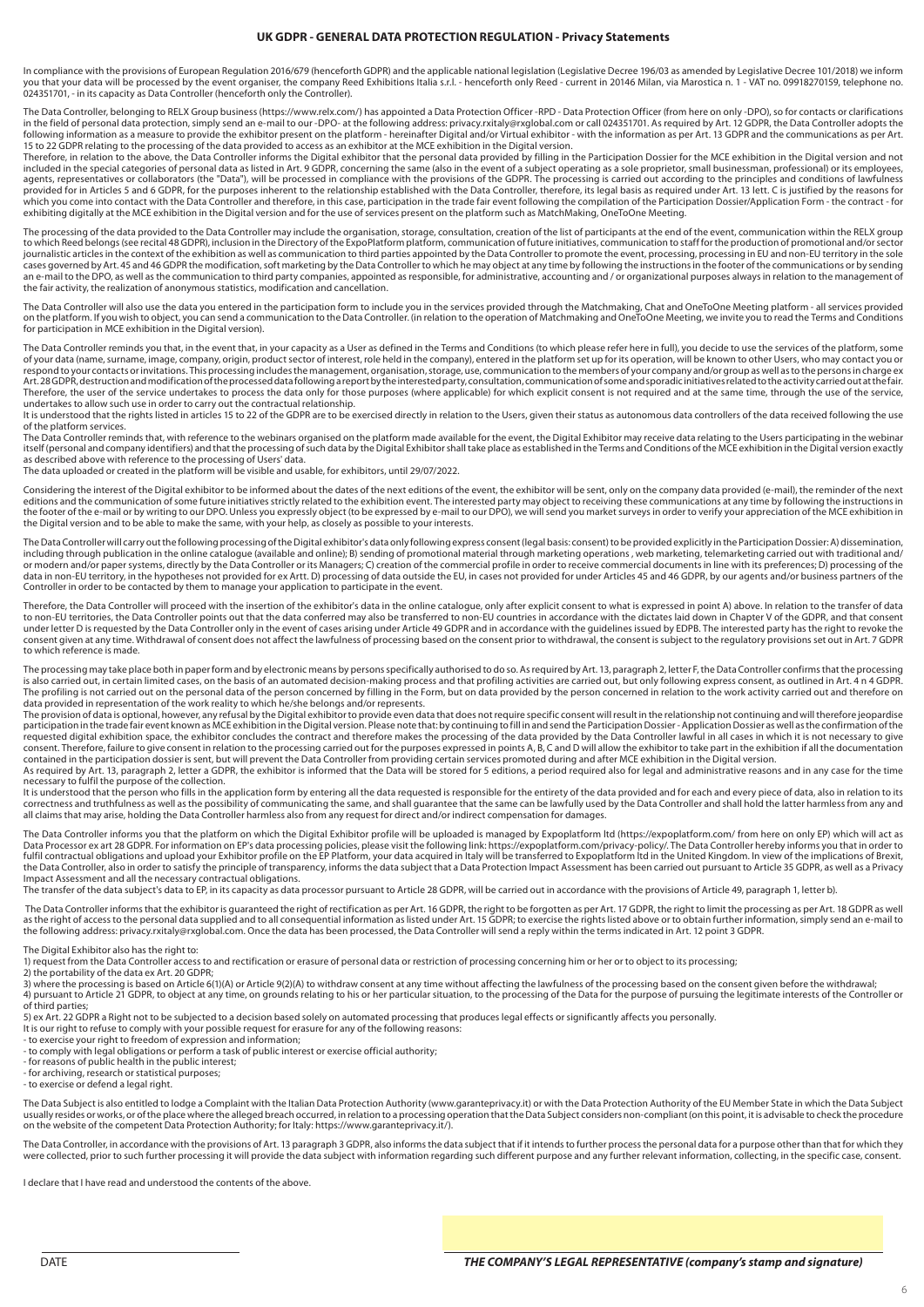## **MCE 2022 – VERSIONE DIGITAL TERMINI E CONDIZIONI PER LA PARTECIPAZIONE**

#### **1. DENOMINAZIONE, SEDE, DATE E ORARI DELLA MANIFESTAZIONE. OPERATORI AMMESSI.**

1.1 Reed Exhibitions Italia S.r.l., con sede in Via Marostica n. 1, 20146 Milano (di seguito **"Organizzatore" o Reed**), organizza, con l'ausilio di Expoplatform Itd (https://expoplatform.com/ da qui in avanti solo EP) la m

1.2 La Manifestazione virtuale si svolgerà sia in Fiera Milano (versione Live) che sulla piattaforma di proprietà EP (versione Digital) nei giorni dal 28 giugno al 1 luglio 2022 nella versione Live+Digital, mentre solament

procumenta di alla state navigando è di proprietà di EP ed è gestito da Reed. Il presente documento disciplina la sola partecipazione alla versione digitale della manifestazione.<br>1.3 Il sito web sul quale state navigando è

1.4 Fermo quanto previsto dall'Art. 2. che segue, la Manifestazione è destinata agli operatori della seguente categoria merceologica: riscaldamento, condizionamento, refrigerazione, energie rinnovabili, componentistica per

## **2. REQUISITI DI PARTECIPAZIONE ALLA MANIFESTAZIONE.**

Potranno essere ammessi a partecipare alla Manifestazione in qualità di Espositori Virtuali le seguenti categorie di operatori:

- a. le imprese, nazionali ed estere, che producano beni e/o prestino servizi rientranti nella Categoria Merceologica e che propongano di esporre alla Manifestazione detti beni e/o servizi;<br>b. i rappresentanti generali
- le imprese rappresentate dai Rappresentanti, di seguito, "Aziende Rappresentate"), che propongano di esporre alla Manifestazione detti beni e/o servizi;<br>c. i consorzi, gli enti, le associazioni, le organizzazioni, le scuol

esporre alla Manifestazione beni e/o servizi rientranti in dette attività: fermo che la partecipazione alla Manifestazione di queste ultime categorie di operatori potrà essere assoggettata a regolamenti specifici.<br>2.2 Non categorie di operatori, si siano resi responsabili di violazioni del presente Regolamento Generale e/o di altre norme disciplinanti l'organizzazione e il funzionamento della Manifestazione nel corso di sue precedenti edizi pagamento eventualmente effettuato ai sensi dei presenti Termini e Condizioni sarà trattenuto a saldo o acconto, secondo il caso, di detto debito, intendendosi espressamente rinunciata, da parte degli interessati, la facol

2.3 Il giudizio in ordine all'ammissibilità della partecipazione alla Manifestazione spetta esclusivamente all'Organizzatore e non è sindacabile.

#### **3. DOMANDA DI PARTECIPAZIONE ALLA MANIFESTAZIONE.**

3.1 Coloro che intendano intervenire alla Manifestazione Virtuale in qualità di Espositori (Espositori Digital) potranno proporre la propria partecipazione alla Manifestazione trasmettendo all'Organizzatore i seguenti docu

proposti dall'Organizzatore (da qui in avanti solo servizi) nel caso in cui l'Espositore Digital ne acquisti.<br>Tali documenti, rappresentano, tutti insieme, la Domanda di Partecipazione di seguito, colletivanente, **"Domanda** partecipare alla manifestazione, direttamente sui moduli contenuti nella domanda di partecipazione, ugualmente è tenuto alla firma di ogni singolo documento, laddove necessario direttamente sul modulo contenuto nella<br>doman

La Domanda di Partecipazione dovrà pervenire all'Organizzatore, debitamente compilata e sottoscritta.<br>Nel caso di Pubblica Amministrazione, la Domanda di Partecipazione dovrà essere sottoscritta da persona fisica provvista essere corredata dal pertinente atto deliberativo o da altro atto equipollente.

3.2 La Domanda di Partecipazione non potrà contenere eccezioni o riserve di sorta, dovrà essere compilata in ogni sua parte, dovrà essere corredata dalla quietanza di pagamento o dichiarazione di avvenuto pagamento pagamen

corrente dell'Organizzatore.<br>3.3 Resta inteso che l'Espositore Digital, nel compilare e inviare la Domanda di Partecipazione, assume la responsabilità delle informazioni e dei dati inseriti e comunicati nella Domanda di Pa in relazione alla loro correttezza e veridicità. Inoltre, nell'ipotesi in cui riporti, nella Domanda di Partecipazione, informazioni e dati relativi a soggetti terzi o a rapporti con soggetti terzi (ad es. relativi a: marc per finalità inerenti la Manifestazione e assumendo sin d'ora l'obbligo di tenere indenne l'Organizzatore quale Titolare ai sensi della normativa in materia di protezione dei dati personali, da ogni e qualsivoglia pretesa insorgere dal loro trattamento ed a manlevarlo anche da ogni richiesta di risarcimento danni.

#### **4. EFFETTI DELLA DOMANDA DI PARTECIPAZIONE.**

4.1 La presentazione all'Organizzatore della Domanda di Partecipazione firmata in ogni sua parte costituirà, per l'Espositore Digital, proposta irrevocabile, ai sensi e per gli effetti dell'Art. 1329, I comma, Cod. Civ., p

4.2 L'Espositore Digital sarà tenuto a dare immediata comunicazione all'Organizzatore, mediante raccomandata A.R., di operazioni, quali ad esempio fusioni, ccissioni, cessioni o affitti di azienda, a seguito delle quali gl della Domanda di Partecipazione siano trasferiti in capo ad altro soggetto.

4.3 Con la presentazione all'Organizzatore della Domanda di Partecipazione, il Proponente si impegna, ora per allora, a rispettare ed a osservare le disposizioni contenute nei presenti Termini e Condizioni.

**5. ACCETTAZIONE DELLA DOMANDA DI PARTECIPAZIONE. CREDENZIALI DI ACCESSO ALLA PIATTAFORMA.**<br>5.1 La Domanda di Partecipazione si considera accettata dall'Organizzatore qualora, entro 30 (trenta) giorni da quello del ricevim Partecipazione ovvero non abbia restituito la somma fino a quel momento ricevuta a titolo di acconto. La domanda di partecipazione produce tutti i suoi effetti a seguito dell'intero saldo della quota. Reed una volta ricevuta la Domanda di Partecipazione firmata invierà le credenziali di accesso alla piattaforma così da permettere all'Espositore Digital di personalizzare lo spazio espositivo virtuale. Resta inteso che nel caso in cui l'Organizz conto corrente indicato nella Domanda di Partecipazione.

5.2 Nel caso in cui l'espositore versi solo l'acconto ma non esequa il saldo dell'intera somma l'Organizzatore non renderà visibile il profilo virtuale dell'espositore e non restituirà quanto versato ma imputerà la somma r a titolo di risarcimento del danno riservandosi nel caso valutazione per azioni ulteriori.

5.3 Le credenziali inviate all'Espositore sono da intendersi valide per eseguire il primo accesso alla piattaforma dopo di che è facoltà dell'Espositore Digital modificare la password.<br>5.4 Ai fini delle presenti Condizioni

#### **6. OBBLIGAZIONI DELL'ORGANIZZATORE.**

6.1 L'organizzatore si obbliga a mettere a disposizione dell'Espositore Digital quanto elencato nella Domanda di partecipazione ed a:

- mettere a disposizione dell'Espositore Digital i servizi per come presentati all'interno della domanda di partecipazione con i costi ivi indicati;<br>- mettere tempestivamente a disposizione il set up dello stand virtuale p

- assegnare ad ogni Espositore Digital una prima Username e password modificabile;<br>- inviare all'Espositore Digital tutte le comunicazioni necessarie pre il corretto funzionamento del proprio stand virtuale;<br>- supportare a

- 
- pubblicizzare l'evento tramite i propri canali social e pubblicitari;

- rendere visibili i profili degli espositori e dei visitatori (del visitatore potrà conoscere da parte di quest'ultimo: Nome/Cognome, Società, settore di attività, Titolo/Ruolo ricoperto in società);

- invitare operatori professionali del settore sia italiani che esteri; - organizzare workshops e conferenze;

- predisporre il catalogo on line dell'Evento fieristico;

- 
- mettere a disposizione i servizi di Showroom virtuale, Area Prodotti, Cataloghi, Directory Team member, Webinar, Floor Plan, Insight & Analytics;<br>- Comunicare i dati dei partecipanti ai webinar svolti in piattaforma che

di iscrizione all'evento alla quale si rimanda integralmente; - assicurare ad ogni Espositore Digital almeno un Team Member per effettuare al meglio la propria attività sulla piattaforma;

- predisporre per tutti gli utenti della piattaforma regole comportamentali di navigazione;
- supervisionare il corretto svolgimento della manifestazione virtuale;
- modificare e/o aggiornare in qualsiasi momento ed a seguito di comunicazione, laddove necessaria, i servizi presenti sulla Piattaforma, le politiche di fruizione della Piattaforma e dei relativi servizi, al fine di rendere Manifestazione ottimale.

6.2 Nel caso in cui il l'Espositore Digital NON ponga in essere quanto ricapitolato nelle presenti Condizioni Generali e/o leda dei diritti di terzi e/o non rispetti la legge applicabile, l'Organizzatore si riserva il diri cancellare o bloccare, a proprio insindacabile giudizio, il profilo dell'Espositore Digital e nel caso valutare la propria tutela nelle opportune sedi legali, il tutto al mero fine di realizzare una manifestazione virtuale

#### **7. OBBLIGAZIONI DEL'ESPOSITORE.**

7.1 L'espositore si obbliga a:

- Prendere visione di tutta la domanda di partecipazione, compilarla in ogni sua parte in modo veritiero, scegliere il pacchetto espositivo ed i servizi tra quelli proposti, controfirmare, laddove richiesto, tutta la docum

- Una volta ricevute le credenziali d'accesso sulla piattaforma modificarle e custodirle. Resta inteso che User Name e Password sono da trattare alla stregua di informazioni riservate e non cedibili. L'Espositore Digital s

- Essere l'unico responsabile per ogni e qualsivoglia attività effettuata sulla piattaforma anche se la stessa sia posta in essere dal suo "Team Member" e quindi tenere manlevata Reed da qualsiasi danno, diretto o indirett

- 
- 

- NON accedere o raccogliere dati anche personali dalla Piattaforma usando mezzi automatizzati o tentare di accedere a dati a cui l'Utente non ha il permesso di accedere.<br>- Tenere integralmente manlevata e indenne Reed da

- 
- NON caricare sul profilo personale o sulla Messaggistica:<br>a. materiali o contenuti contrari alla legge, ingannevoli, discriminatori o fraudolenti;<br>b. materiali o contenuti contrari o in violazione dei dirit
- 
- c. virus o codici dannosi, o compiere attività che possano disabilitare, sovraccaricare o impedire il corretto funzionamento della Piattaforma;

d. commenti, domande o altre informazioni il cui contenuto sia illecito (ovvero osceno, abusivo, intimidatorio, diffamatorio, che violi la privacy, i diritti di proprietà intellettuale o sia in altro modo offensivo verso t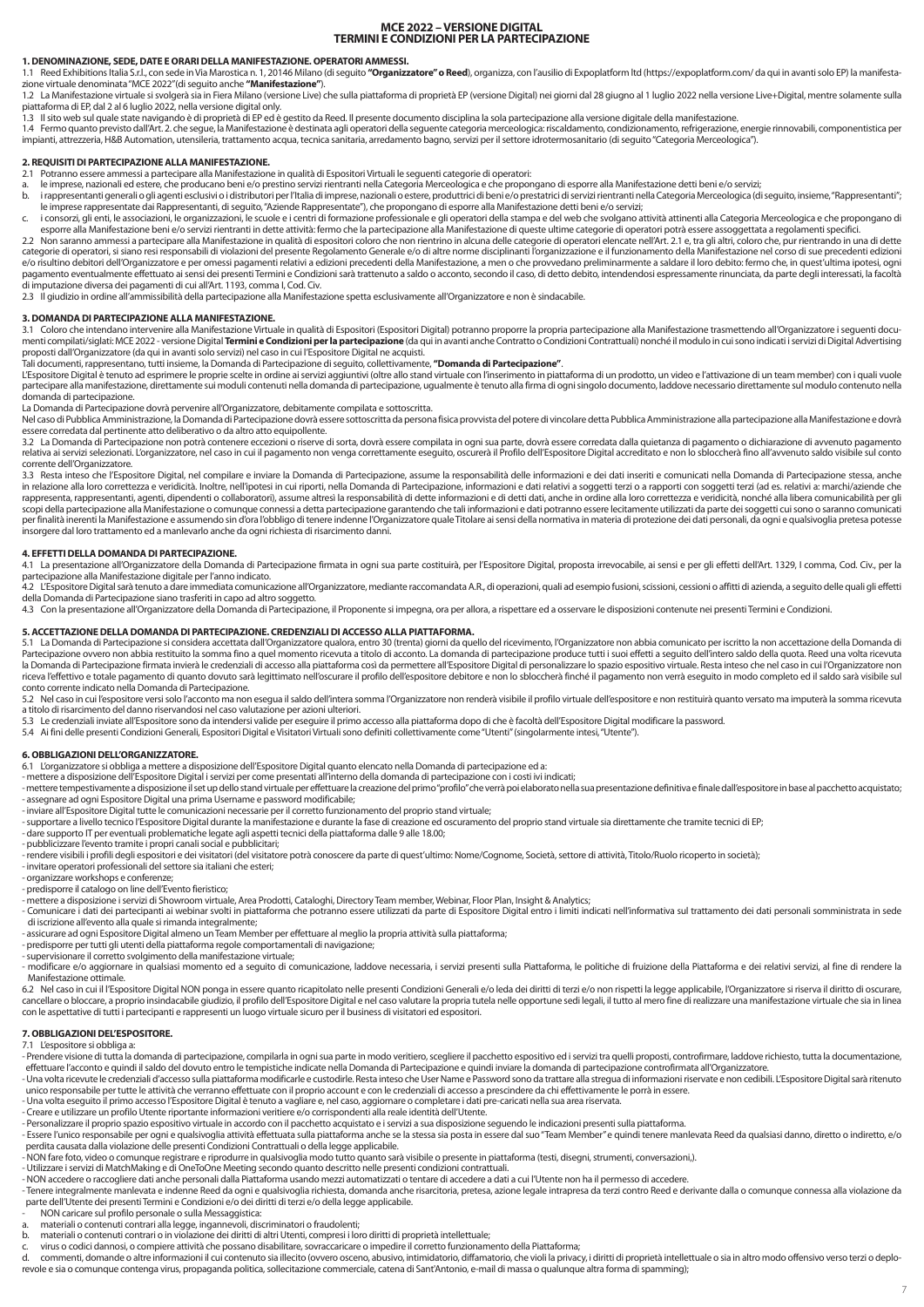- e. Utilizzare i dati ricevuti dall'organizzatore e quelli generati in piattaforma solo ed esclusivamente in conformità con quanto indicato nell'informativa sul trattamento dei dati personali somministrata in sede di iscriz all'evento.
- Essere direttamente responsabile del contenuto di qualsiasi contributo ovvero messaggio da esso stesso pubblicato sulla Piattaforma.

- Inviare solo i dati personali strettamente funzionali alla fruizione della Piattaforma.

- no a concernato di territoriale di territoriale di territoriale di concernato concernato concernato di territoriale di territoriale di territoriale razziale o etnica, le opinioni politiche, le convinzioni religiose o filos univoco una persona fisica, dati relativi alla salute o alla vita sessuale o all'orientamento sessuale della persona salvo non abbia espresso titolo documentale nel farlo e la situazione lo necessiti.<br>- NON porre in essere
- NON inviare/caricare/condividere sulla Piattaforma informazioni riservate e confidenziali di terzi salvo non abbia espresso titolo documentale nel farlo e la situazione lo necessiti.
- Utilizzare i canali di promozione previsti nei pacchetti dell'Organizzatore e presenti all'interno della piattaforma.
- Rispettare le modalità di contatto individuate dall'Organizzatore e predisposte sulla piattaforma con le seguenti modalità:
- Espositore con altro Espositore
- Espositore con Visitatori (del visitatore potrà conoscere: Nome/Cognome, Società, settore di attività, Titolo/Ruolo ricoperto in società).
- NON promuovere, in qualsiasi forma, la vendita, nonché la presentazione o promozione di manifestazioni fieristiche o di piattaforme digitali concorrenti.
- 7.2 Reed ha la facoltà di impedire l'accesso alla Piattaforma all'Espositore Digital che violi il presente.

#### **8. TEAM MEMBER.**

8.1 Ogni Espositore Digital dispone di "Team Member", ovvero di soggetti che possono utilizzare la piattaforma. Tali soggetti caricati sulla piattaforma dall'Espositore Digital avranno accesso a questa ed alle relative sez saranno dotati di usere password. L'Espositore Digital è il solo responsabile dell'uso della Piattaforma anche qualora le azioni sulla piattaforma siano poste in essere dai propri Team Member pertanto è suo onere far rispe perdita causata dalla violazione da parte dei Team Member dei presenti Termini e Condizioni o della legge applicabile.

#### **9. ESCLUSIONE DI RESPONSABILITÀ PER L'ORGANIZZATORE.**

- Reed non potrà in alcun modo essere ritenuta responsabile per eventuali<br>(i) perdite di dati che non siano la conseguenza diretta della violazione da parte di Reed del presente contratto o della legge applicabile o
- (ii) γer ogni perdita di opportunità commerciale (inclusi mancati utili, ricavi, contratti, risparmi presunti, dati, avviamento o spese inutilmente sostenute) o<br>(iii) qualsiasi altra perdita indiretta o conseguente che non
- 
- Reed non potrà in alcun modo essere ritenuta responsabile per eventuali violazioni dei diritti degli Utenti da parte di terzi e/o degli Utenti stessi della Piattaforma, compresi a mero titolo esemplificativo, i diritti del intellettuale e industriale. Per tale motivo spetta all'Utente ottenere tutte le privative di diritto industriale e adottare tutte le misure idonee a proteggere i propri diritti.

#### **10. COSTI DI PARTECIPAZIONE ALLA MANIFESTAZIONE E TERMINI DI PAGAMENTO.**

- 10.1 Per la partecipazione alla Manifestazione sono dovuti i corrispettivi indicati nella Domanda di Partecipazione.
- 10.2 Il pagamento all'Organizzatore va effettuato entro le date e secondo le modalità indicate nella domanda di partecipazione.
- 10.3 Il pagamento parziale o del solo acconto non permetterà la partecipazione alla manifestazione ma verrà trattenuto dall'Organizzatore a titolo di risarcimento danno.<br>10.4 Il mancato pagamento a seguito dell'acconto com
- 
- 10.5 Salvo diversi accordi scritti, l'Espositore Digital che invia la domanda di partecipazione compilata e sottoscritta potrà recedere dal contratto ma resterà comunque obbligato al pagamento integrale di quanto dovuto all'Organizzatore entro la fine della manifestazione fieristica anche nel caso in cui non prendesse parte all'evento.

#### **11. TRANSAZIONI ECONOMICHE.**

Nella piattaforma non si possono eseguire transazioni economiche posto che la piattaforma non è configurata per consentire tali attività, quindi la piattaforma non rappresenta un canale di vendita on-line o per la stipula di contratti elettronici tra Utenti.

#### **12. NORMATIVA IVA.**

Dal 1° gennaio 2011, in base al D.lgs. n. 18/2010, gli Espositori esteri soggetti passivi d'Imposta non sono più tenuti al versamento dell'IVA sul canone di partecipazione e servizi connessi alla Manifestazione ad esclusio le informazioni di cui sopra; in caso contrario si dovrà procedere all'emissione delle fatture con l'assoggettamento dell'Iva italiana.

#### **FATTURAZIONE ELETTRONICA TRA PRIVATI**

n a compartion and the set of the set of the set of the distribution in the set of the set of the 2017 (obbligo dal 01/01/2019 emissione fattura elettronica tra privati), l'Espositore italiano avrà cura di comunicare all'O proprio indirizzo di posta elettronica certificata (PEC) e/o il proprio codice destinatario a sette cifre.

#### **13. NOTE SULLA SICUREZZA DELLA PIATTAFORMA.**

L'Organizzatore ha fatto in modo che EP abbia predisposto per la manifestazione virtuale sistemi che garantiscano la massima protezione e sicurezza nella gestione delle informazioni raccolte e dei dati trattati. Tutte le<br>c profilo o la piattaforma di svolgimento della Manifestazione potrebbe essere temporaneamente non disponibile per manutenzione o altri motivi. Reed ed EP non si assumono alcuna responsabilità per eventuali errori, omissioni, interruzioni, cancellazioni, difetti, ritardi in funzionamento o trasmissione, guasti alla linea di comunicazione, furto o distruzione o accesso non autorizzato ai contenuti dei membri o modifiche non autorizzat guasto di e-mail a causa di problemi tecnici o congestione del traffico su Internet o di qualsiasi combinazione di essi, tra cui lesioni o danni al computer, al telefono cellulare o ad altri componenti hardware o software di chiunque, relativi o derivanti dall'utilizzo, caricando o scaricando materiali in relazione al sito web. In nessun caso saremo responsabili di eventuali perdite o danni, inclusi danni o lesioni personali o morte, deriva dall'utilizzo del nostro sito web da parte di chiunque, o per eventuali interazioni tra gli Utenti del nostro sito web, sia online che offline.

#### **14. DIRITTI D'AUTORE.**

14.1 I contenuti presenti su questa piattaforma (in relazione a quelli da voi NON originati) e le sue funzionalità sono di proprietà dell'Organizzatore e pertanto i relativi diritti d'autore o di proprietà intellettuale so proprietà dell'Organizzatore o di proprietà dei suoi licenzianti, di conseguenza tutti i diritti o le licenze sui Contenuti che non siano espressamente concessi dai presenti Termini e Condizioni sono riservati. Il Servizio alla Fiera Virtuale sarà disponibile all'Espositore Digital dalla consegna delle credenziali e sarà attivo fino al termine della Manifestazione pertanto la piattaforma sarà funzionante fino al 29/07/2022 dopo tale data tut quanto in essa caricato verrà crittografato e conservato. Resta inteso che questa pagina è un servizio messo a disposizione dell'Espositore Digital e che nessun danno potrà esser sollevato contro/richiesto all'Organizzatore nell'ipotesi in cui ci fossero mal funzionamenti, "cadute di rete internet", virus o altre cause sopravvenute di ogni natura che non permettessero il regolare funzionamento della pagina web e delle sue funzioni sia nella l interezza che in loro singole parti. Quindi non potendo garantire che la presente pagina web e le sue funzionalità siano disponibili in ogni tempo o in momenti specifici ci riserviamo il diritto di recedere dai servizi messi a vostra disposizione nonché di modificare la presente pagina web in qualsiasi momento. Ugualmente l'organizzatore non fornisce alcuna garanzia che il presente Sito sia compatibile con qualsiasi hardware e software che l'Utente potesse usare quindi sarà responsabilità dell'Utente fare in modo che siano i propri dispositivi a supportare i programmi.

14.2 I diritti di proprietà intellettuale di contenuti, foto, loghi e materiali posti dall'Utente sulla propria area personale sono di responsabilità dell'Utente stesso.<br>14.3 Tutti i diritti o le licenze dell'Organizzatore

#### **15. RINVIO EVENTO, NO SHOW, FORZA MAGGIORE.**

Nell'ipotesi in cui l'evento "MCE 2022", nella versione digital, non potesse svolgersi nelle date pubblicizzate o dovesse essere cancellato nell'anno in cui si sarebbe dovuto tenere e rinviato a nuova data per cause non imputabili all'Organizzatore, le somme impiegate nell'acquisto di pacchetti e/o i servizi (salvo il riaccredito della differenza nel caso ci fosse) potranno essere interamente utilizzate per la prossima manifestazione virt pertanto ad ogni forma di richiesta danni. Nella denegata ipotesi per cui "MCE 2022", nella versione digital, per causa di forza maggiore non si potesse tenere nell'anno di riferimento, l'Organizzatore non sarà in alcun modo ritenuto responsabile e quindi l'Espositore Digital non richiederà né alcun danno, con rinuncia espressa a quanto indicato in 1463 c.c. e potrà richiedere l'80% del versato o d' imputare l'intero totale versato (salvo indica il verificarsi di un evento o circostanza che impedisce di eseguire uno o più obblighi contrattuali assunti dall'Organizzatore della manifestazione fieristica ai sensi del presente documento. Si presume che i seguenti eventi riguardanti Reed soddisfino le condizioni in base alle quali si realizzi la forza maggiore

- 
- (i) guerra (dichiarata o meno), ostilità, invasione, atto di nemici stranieri, ampia mobilitazione militare;<br>(i) guerra (dichiarata o meno), ostilità, invasione, atto di nemici stranieri, ampia mobilitazione militare;<br>(ii) (ii) guerra civile, sommossa, ribellione e rivoluzione, potere militare o usurpato, insurrezione, atto di terrorismo, sabotaggio o pirateria;<br>(iii) restrizioni valutarie e commerciali embargo, sapzioni:
- (iii) restrizioni valutarie e commerciali, embargo, sanzioni;
- (iv) atto di autorità che sia lecito o illecito, rispetto di qualsiasi legge o ordine governativo, esproprio, sequestro di opere, requisizione, nazionalizzazione;<br>(v) anto di autorità che sia lecito o illecito, rispetto di
- (v) peste, epidemia, pandemia, calamità naturale o evento naturale estremo;
- (vi) esplosione, incendio, distruzione di apparecchiature, guasto prolungato di trasporto, telecomunicazioni, sistema di informazione o energia;<br>(vii) disturbo generale del lavoro come boicottaggio, sciopero e blocco, rall
- 

Poste anche le problematicità legate al Covid 19, l'Espositore Digital dichiara di accettare ogni e qualsivoglia decisione Reed dovesse prendere in relazione ad un rinvio/cancellazione della manifestazione e quindi non potrà chiedere alcun danno né il rimborso integrale di quanto versato ma potrà richiedere 80% del versato o imputare l'intero totale versato (salvo il riaccredito della differenza nel caso ci fosse) per partecipare alla prossima edizione di MCE o di altra manifestazione fieristica sia reale che virtuale organizzata da Reed.

Salvo quanto sopra previsto all'Organizzatore nel caso la manifestazione andasse incontro a seri problemi di realizzazione anche e non solo a causa della situazione sanitaria è data facoltà di recedere dal contratto. In tale ipotesi l'Organizzatore tratterrà il 20% dell'incassato a titolo di rimborso spese.

#### **16. DIRITTI DI PROPRIETÀ INTELLETTUALE E INDUSTRIALE.**

- a. L'Organizzatore auspica il rispetto da parte degli Espositori delle norme a tutela della proprietà intellettuale e industriale e della leale concorrenza.
- b. Resta inteso che l'Organizzatore non assume alcuna responsabilità, né potrà in alcun modo essere considerato responsabile, per l'esposizione on line di prodotti che violano leggi e/o decreti e/o regolamenti e/o directive e/o diritti di proprietà intellettuale e/o industriale di terzi, come pure per il compimento da parte degli Espositori di qualsivoglia atto di concorrenza sleale. In tale ipotesi ogni responsabilità resterà sul s Espositore Digital che sarà tenuto a manlevare integralmente Reed.

#### **17. REGOLE COMPORTAMENTALI PER L'UTILIZZO DELLA PIATTAFORMA E DEI SERVIZI.**

- È vietato durante la manifestazione e durante la fase di preparazione del proprio spazio virtuale in generale porre in essere quanto possa arrecare pregiudizio, disturbo, molestia o danno al regolare svolgimento della<br>Mani
- cedere il Contratto con l'Organizzatore, cedere o concedere ad altri il proprio spazio virtuale e/o le proprie credenziali anche a titolo gratuito e anche in modo parziale;
- b. esporre nel proprio spazio virtuale beni e/o servizi che non rientrino nelle Categorie Merceologiche e/o esporre beni non prodotti e/o servizi non prestati da lui o dalle Imprese Rappresentate;
- c. pubblicare on line sia nel proprio spazio sia tramite link, o richiami alle proprie pagine social, qualsiasi materiale tecnico-divulgativo e pubblicitario (riviste, manuali, volumi, opuscoli o quant'altro che sia di pro di altre manifestazioni o comunque materiale) che sia in concorrenza con l'organizzatore o lo denigri;
- d. porre in essere comportamenti che configurino molestie, minacce o mettano in imbarazzo o provochino difficoltà o disagio ad altri Utenti e/o all'Organizzatore;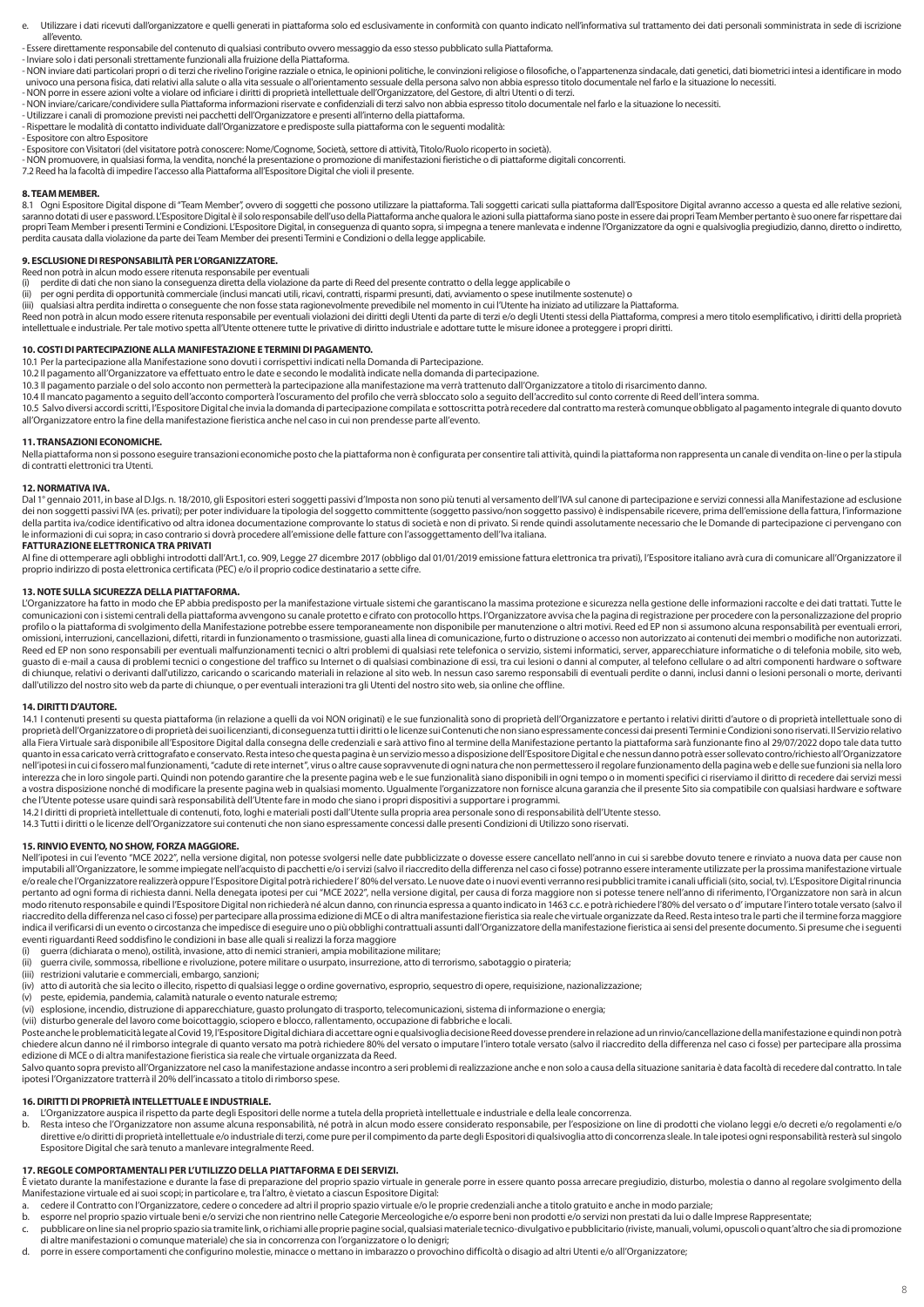- fare uso di titoli, scritte, grafici, marchi, semplificazioni e sigle lesivi dei diritti dell'Organizzatore, il quale rivendica come sua proprietà esclusiva, insieme ai suoi elementi distintivi, la denominazione di cui all presenti Termini e Condizioni;
- f. falsificare la propria identità personale;
- g. trasmettere o promuovere qualsivoglia materiale, link con contenuti osceni, volgari, fraudolenti, diffamatori, calunniosi, minatori, riservati, illegali ovvero diversamente riprovevoli;<br>diffondere virus "troian borses"
- h. diffondere virus, "trojan horses", worms, componenti pericolosi ovvero altri strumenti che possano provocare distruzione o dissesto del supporto e del sistema informatico;
- i. promuovere catene di lettere o schemi piramidali di corrispondenza, inviare o trasmettere qualsiasi tipo di materiale promozionale non richiesto ovvero qualsiasi altra forma di sollecitazione non richiesta;
- j. violare il diritto alla protezione dei dati personali e qualsiasi altro diritto personale di qualsiasi persona fisica o giuridica;
- k. porre in essere comportamenti che in qualsiasi modo siano in violazione della normativa vigente in Italia ed in EU; l. accedere o comunque utilizzare aree non pubbliche della Piattaforma;
- 
- m. violare o circonvenire le misure di autenticazione e sicurezza, o comunque effettuare operazioni di test di vulnerabilità o di penetrazione della Piattaforma e dei sistemi informatici dell'Organizzatore;<br>n. effettuare o
- n. effettuare operazioni di reverse engineering di alcuna porzione di Matchmaking o della Piattaforma; o. interferire in modo negativo con altri Utenti, con la Piattaforma o le reti relative, ad esempio mediante l'invio di malware, virus, spam, sovraccarichi o "mail-bombing";

La violazione da parte dell'Espositore Digital anche di uno solo dei divieti di cui sopra costituirà inadempimento di non scarsa importanza del Contratto pertanto, l'Organizzatore potrà oscurare il profilo per tutto il tempo che riterrà opportuno, compresa tutta la durata della manifestazione, su suo insindacabile giudizio.

#### **18. MATCHMAKING E OneToOne MEETING.**

L'Organizzatore mette a disposizione di Visitatori Virtuali ed Espositori Virtuali il servizio di matchmaking ("Matchmaking" o MM) e di OneToOne Meeting ("OneToOne"), erogati mediante apposita area dedicata, presente all'interno della piattaforma di EP ed affiancati da supporto tecnico solo negli orari compresi tra le ore 9.00 e le ore 18.00

- MM consente agli Utenti di vedere tramite il proprio account personale le controparti commerciali presenti in fiera e di contattarle, proponendo ai visitatori appuntamenti virtuali.

- OneToOne è un sistema di riunioni online che consente agli Utenti d'interagire tra loro in modo virtuale ed in videoconferenza tramite sale riunioni. Il sistema di riunioni online supporta la videoconferenza, fornendo così un'esperienza di conferenza virtuale di alto livello e performante.

Modalità di funzionamento ed utilizzo: MM si basa su un sistema di Intelligenza Artificiale che analizza le interazioni tra i profili degli Utenti. I profili sono creati con la registrazione in piattaforma quando l'Utente informazioni commerciali relative alla propria attività/interessi aziendali/professionali e lavorativi, successivamente, tramite machine learning, la piattaforma analizza i comportamenti di navigazione quali la visualizzaz dei profili, l'inclusione tra i preferiti, le tipologia di ricerca a catalogo. In tale modo crea, per i visitatori, liste di possibili contatti commerciali. Tali liste rappresentano delle mere raccomandazioni e non costitu obbligo di contatto né impediscono la visione di tutti gli altri profili Utenti registrati.

OneToOne permette di svolgere riunioni virtuali personali e di gruppo. Le riunioni virtuali, della durata massima di 1 ora, saranno pienamente supportate da tutte le principali funzionalità (chat, condivisione dei documenti e dello schermo per la presentazione). Resta inteso che gli utenti che utilizzano la webcam per incontrarsi tramite il servizio OneToOne sono resi edotti che le loro immagini saranno trattate dagli altri Utenti con i quali s'interfacceranno. Gli Utenti potranno contattarsi reciprocamente secondo le regole dettate dall'Organizzatore, proponendo e gestendo richieste di contatto ed appuntamenti virtuali. L'Utente prende atto ed accetta che le credenziali di accesso sulla piattaforma gli permetteranno di utilizzare anche il servizio di Matchmaking e di OneToOne e che pertanto sono strettamente personali e non cedibili, si impegna a custodirle in modo sicuro e trattare le stesse quali dati riservati e non divulgabili a terzi. L'Utente garantisce e si impegna a:

- utilizzare Matchmaking e OneToOne in conformità al contenuto di cui alle presenti Condizioni di Utilizzo;

- usufruire di Matchmaking e OneToOne senza violare gli interessi ed i diritti di terzi;

- manlevare e tenere indenne l'Organizzatore da tutti i costi (incluse le parcelle legali e di altri professionisti), danni, pretese, perdite, spese ed altre responsabilità di qualsivoglia genere ed in qualsiasi modo sorte da o connesse a qualsiasi inadempimento dello stesso alle disposizioni delle presenti Condizioni di Utilizzo;

- riconoscere di essere l'unico ed esclusivo responsabile del contenuto delle comunicazioni elettroniche e/o di quanto espresso durante le videoconferenze;

- utilizzare Matchmaking e OneToOne esclusivamente per le finalità commerciali per cui il servizio è offerto;

- utilizzare Matchmaking e OneToOne esclusivamente in modo sicuro anche in termini di sicurezza informatica, non accedendovi tramite dispositivi o reti che possano essere veicolo di trasmissione di programmi malevoli

 o virus informatici. In ogni caso l'Utente è informato e si impegna a rispettare in relazione al servizio di MM e di OneToOne quanto inserito nelle disposizioni di cui al presente contratto posto che il servizio è inserito all'interno della pi forma e ne rappresenta un servizio della stessa.

Durata del Servizio: il servizio Matchmaking e OneToOne sarà attivo fino al termine della manifestazione.

Limitazione di responsabilità: l'Organizzatore si riserva la facoltà di sospendere ovvero interrompere il servizio di Matchmaking e OneToOne, senza ulteriori responsabilità verso l'Utente. Parimenti, l'Organizzatore potrà sospendere o recedere dal servizio senza ulteriori responsabilità nei confronti dell'Utente che non abbia rispettato le presenti Condizioni Contrattuali o che comunque – a valutazione discrezionale dell'Organizzatore – abbia utilizzato Matchmaking in modo improprio o non conforme al contesto della manifestazione fieristica virtuale. Sono espressamente esclusi rimborso o risarcimento alcuno in caso di sospensione, interruzione o recesso da parte dell'Organizzatore. L'Organizzatore non si assume alcuna responsabilità per i danni diretti e indiretti, di qualsiasi natura, sofferti in relazione ai servizi di Matchmaking e OneToOne erogati tramite la Piattaforma e si riserva il diritto di ritirare, modificare, sospendere o interrompere qualsivoglia funzione o servizio per ragioni tecnico organizzative. L'invio, accettazione o rifiuto delle richieste di contatto tra Utenti è discre parte di ogni singolo Utente, non assumendosi l'Organizzatore alcuna responsabilità in merito né prestando garanzia alcuna con riferimento alle stesse.

#### **19. PRIVACY.**

19.1 Ai sensi e per gli effetti del Regolamento Europeo n. 2016/679 (da qui in avanti solo GDPR) e della normativa italiana applicabile in tema di dati personali (D. Lgs. 196/03 per come modificato dal D. Lgs. 101/2018) s'informa l'espositore che Reed Exhibitions Italia s.r.l., Organizzatore della manifestazione, è il Titolare del Trattamento Dati. Specifica ed idonea informativa in relazione al Trattamento dei dati personali conferiti dall'espositore viene resa dal Titolare su apposita modulistica presente all'interno della Domanda di Partecipazione dove l'espositore è tenuto a rilasciare il proprio consenso per alcuni specifici trattamenti. Si segnala che EP, in relazione al servizio che eroga ricopre il ruolo di Responsabile del trattamento dei dati personali ex art 28 GDPR, per avere informazione sulle politiche sul trattamento dati di EP vi invitiamo a visionare il seguente link: https://expoplatform.com/privacy-policy/

19.2 Il Titolare informa l'interessato che EP è corrente in Cambridge (23 King street, office 93 Cambridge, CB1 1AH, UK) e che, per tanto, i dati raccolti in Italia dal Titolare verranno trasferiti nel Regno Unito; per agg

#### **20. TESTO UFFICIALE E MISCELLANEE.**

Il testo ufficiale del presente documento è quello redatto in lingua italiana. Eventuali traduzioni di detto testo o di sue parti in altre lingue hanno scopo meramente informativo.

I presenti Termini e Condizioni ed ogni altro documento negli stessi espressamente richiamato costituiscono l'intero accordo tra le parti con riferimento alla sua partecipazione alla fiera virtuale in qualità di Espositore Digital. L'eventuale invalidità o inefficacia accertata in sede giurisdizionale di una o più clausole o di qualche parte dei presenti Termini e Condizioni o di qualche parte di una singola clausola del contratto non pregiu all'indirizzo info.italy@rxglobal.com eventuali comunicazioni nei vostri confronti potranno essere effettuate all'indirizzo email fornito in sede di registrazione.

#### **21. LEGGE APPLICABILE E FORO COMPETENTE.**

La forma, esistenza, costruzione, esecuzione, validità ed ogni altro aspetto dei presenti Termini e Condizioni o di qualsiasi delle clausole ivi contenute sono regolati dalla legge italiana. Eventuali controversie in ordin all'interpretazione, alla validità o all'esecuzione dei presenti Termini e Condizioni sono devolute alla giurisdizione esclusiva del tribunale di Milano (Italia).

Ogni eventuale controversia dovrà essere sottoposta al previo tentativo di conciliazione presso la CCIA di Milano, senza pregiudizio per la possibilità di avvalersi delle procedure di negoziazione volontaria.

*Con Timbro e firma sotto apposti si dichiara di aver preso visione e di accettare quanto contenuto in "MCE 2022 - versione Digital Termini E Condizioni Per La Partecipazione".*

#### DATA **IL RAPPRESENTANTE LEGALE DELL'IMPRESA (timbro e firma)**

Con Timbro e firma sotto apposti si dichiara, nello specifico, in relazione a "MCE 2022 - versione Digital Termini E Condizioni Per La Partecipazione" di aver visto, compreso e quindi di accettare espressamente ai sensi de le seguenti clausole contrattuali: 5) accettazione della domanda di partecipazione. credenziali di accesso alla piattaforma; 7) obbligazioni dell'espositore; 8) Team Member; 9) esclusione di responsabilità per l'organizzat di partecipazione alla manifestazione e termini di pagamento; 13) note sulla sicurezza della piattaforma; 14) diritto d'autore; 15) rinvio evento, no show, forza maggiore; 17) regole comportamentali per l'utilizzo della pi *dei servizi; 18) matchmaking e OneToOne meeting; 21) legge applicabile e foro competente.*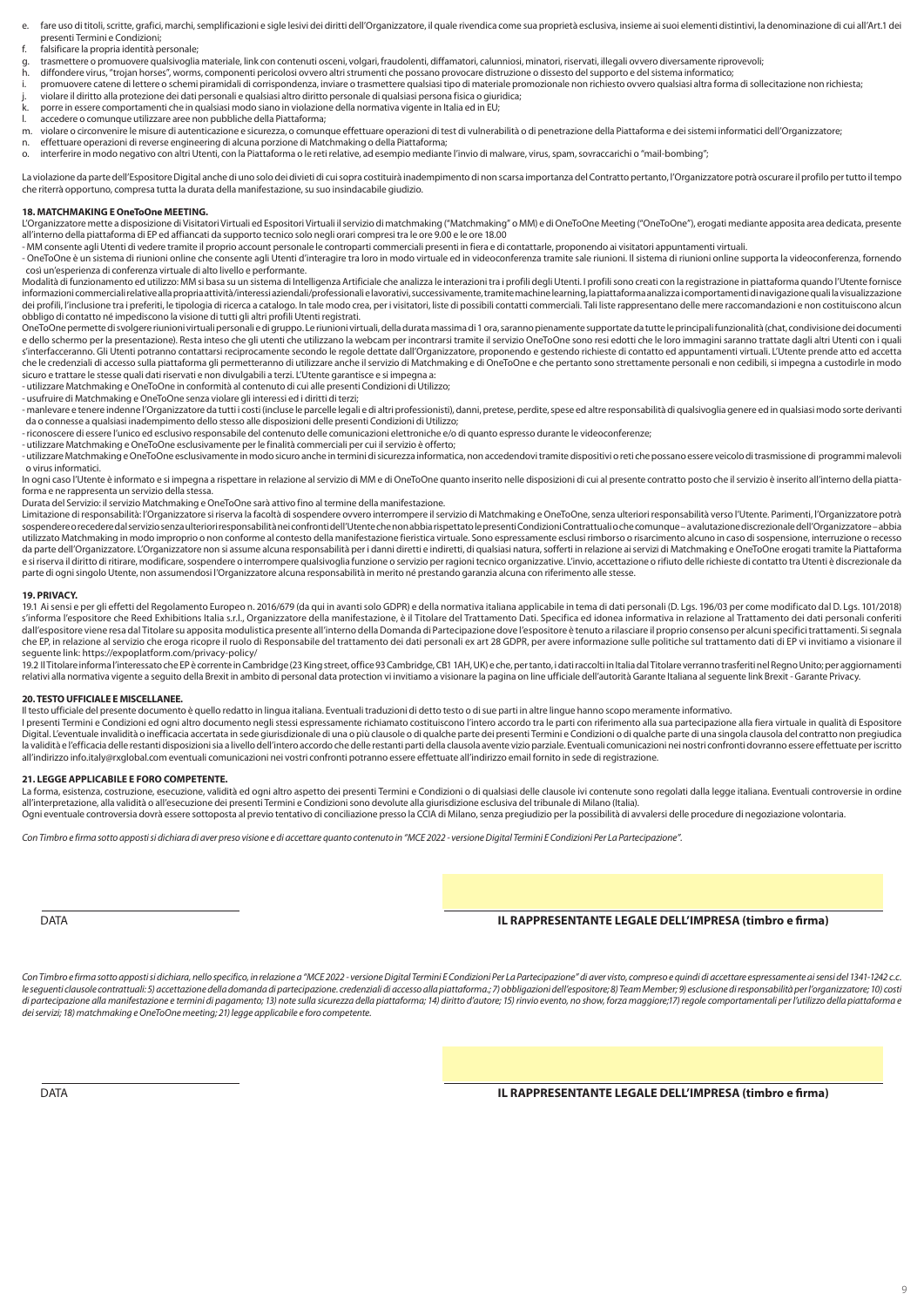## **MCE 2022 – DIGITAL VERSION TERMS AND CONDITIONS FOR PARTICIPATION**

#### **1. NAME, VENUE, DATES AND TIMES OF THE EVENT. ADMITTED OPERATORS.**

1.1 Reed Exhibitions Italia S.r.l., with registered office in Via Marostica n. 1, 20146 Milan, Italy (hereinafter referred to as **"Organiser" or Reed**), organises, with the assistance of Expoplatform Itd (https://expoplatf

1.2 The Exhibition shall take place both in Fiera Milano (Live Version) and on EP's platform (Digital Version) from 28 June to 1 July 2022 in the Live+Digital Version and from 2 to 6 July 2022 only on EP Platform in the version digital only.

1.3 The website on which you are browsing is owned by EP and managed by Reed. This document governs only participation in the digital version of the Event.

1.4 Without prejudice to the provisions of article 2 below, the Exhibition is intended for operators in the following product categories: heating, air conditioning, refrigeration, ventilation, renewable energies, water<br>tre

#### **2. REQUIREMENTS FOR PARTICIPATION IN THE EVENT.**

2.1 The following categories of operators will be eligible to participate in the Exhibition as Digital Exhibitors:

a. companies, both Italian and foreign, that produce goods and/or provide services falling within the Product Category and that propose to exhibit such goods and/or services at the Exhibition;<br>b. the general representative

"Representatives"; the companies represented by the Representatives, hereinafter, "Represented Companies"), that propose to exhibit said goods and/or services at the Exhibition;<br>c. consortia, bodies, associations, organisa

goods and/or services relating to these activities: it being understood that the participation of these latter categories of operators in the Exhibition may be subject to specific regulations.<br>2.2 Those who do not belong t

#### **3. APPLICATION TO THE EVENT.**

3.1 Those who intend to participate in the Virtual Exhibition as Exhibitors (Digital Exhibitors) may propose their participation in the Exhibition by sending the following completed/signed documents to the Organiser: MCE 2022 Terms and Conditions for participation (hereinafter also "Contract" or "Contractual Conditions"), and the form indicating the Digital Advertising services offered by the Organiser (hereinafter only "Services") in the event that the Digital Exhibitor purchases them.

These documents together constitute the Application Form, hereinafter are collectively referred to as the "Application Form".<br>The Digital Exhibitor is required to express its choices regarding additional services (in addit **Application Form**.

The Application Form must be received by the Organiser, duly completed and signed.

In the case of a Public Administration, the Application Form must be signed by a natural person with the power to bind the Public Administration to participate in the Exhibition and must be accompanied by the relevant<br>reso

3.2 The Application Form may not contain any exceptions or reservations whatsoever, must be completed in full, accompanied by the receipt of payment or declaration of payment for the services chosen. In the event that the payment is not correctly made, the Organizer will obscure the credited Digital Exhibitor Profile and will not release it until the balance is visible on the Organizer's current account.<br>3.3 It is understood that t

their correctness and truthfulness. In addition, in the event that the Application Form contains information and data relating to third parties or to relations with third parties (e.g.: the company, the company itself, the employees or collaborators), it also assumes responsibility for said information and data, also with regard to their correctness and truthfulness, as well as to the free communication of such information and data for the<br>p from their processing and to hold it harmless also from any claim for damages.

#### **4. EFFECTS OF APPLICATION.**

4.1 The filing of the fully signed Application Form with the Organiser will constitute, for the Digital Exhibitor, an irrevocable proposal, pursuant to and for the purposes of Article 1329, paragraph I, of the Italian Civi

of the Application Form are transferred to another party. 4.3 By filing the Application Form with the Organiser, the Digital Exhibitor undertakes to comply with and observe the provisions of these Terms and Conditions.

#### **5. ACCEPTANCE OF THE APPLICATION. PLATFORM ACCESS CREDENTIALS.**

5.1 The Application Form shall be deemed to have been accepted by the Organiser if, within 30 (thirty) days of receipt, the Organiser has not given written notice of non-acceptance of the Application Form or has not as not entitled to black out the profile of the debtor exhibitor and will not release it until the payment is made in full and the balance is visible on the current account indicated in the Application Form.<br>5.2 In the event that

will charge the amount received as compensation for damages, reserving the right to take further action if necessary.<br>5.3 The credentials sent to the Digital Exhibitor are intended to be valid for the first access to the p

5.4 For the purposes of these General Conditions, Digital Exhibitors and Virtual Visitors are collectively defined as "Users" (individually referred to as "User").

#### **6. OBLIGATIONS OF THE ORGANIZER.**

6.1 The organiser undertakes to make available to Digital Exhibitor the services as listed in the Application Form and to:<br>- make available to the Digital Exhibitor the services as presented in the Application Form with th

- promptly provide the setup of the virtual stand in order to create the first "profile" which will then be elaborated in its final and definitive presentation by the exhibitor according to the purchased package;

- 
- assign to each Digital Exhibitor an initial Username and password that can be modified; send the Digital Exhibitor all the communications necessary for the correct functioning of its virtual stand;
- provide technical support to the Digital Exhibitor during the event and during the creation and darkening of its virtual stand either directly or through EP technicians;

- provide IT support for any problems related to the technical aspects of the platform from 9 am to 6 pm;

- publicise the event via its social and advertising channels;

- make visible the profiles of exhibitors and visitors (the visitor will be able to know: Name/Surname, Company, sector of activity, Title/Role held in the company);

- invite professional operators in the sector, both Italian and foreign; organise workshops and conferences;
- prepare the on-line catalogue of the trade fair event;
- 
- provide the services of Virtual Showroom, Product Area, Catalogues, Team Members Directory, Webinars, Floor Plan, Insight & Analytics; - Communicate the data of the participants in the webinars held on the platform, which may be used by Digital Exhibitors within the limits indicated in the information note on the processing of personal data given at the
- time of registration for the event, to which reference should be made in full; to ensure that each Digital Exhibitor has at least one Team Member to carry out its activities on the platform in the best possible way;
- 
- provide all platform users with navigation rules of conduct; supervise the correct running of the virtual event;

- modify and/or update at any time and following communication, where necessary, the services on the Platform, the policies for using the Platform and its services, in order to make the Exhibition as effective as possible. the right to obscure, delete or block, at its sole discretion, the profile of the Digital Exhibitor and, if necessary, to take legal action, all for the sole purpose of creating a virtual event that is in line with the exp participants and represents a safe virtual place for the business of visitors and exhibitors.

**7. OBLIGATIONS OF THE EXHIBITOR.** 7.1 The Digital Exhibitor undertakes to:

- Read all the Application Form, fill in all its parts truthfully, choose the exhibition package and services among those proposed, countersign, where required, all the documents, make the down payment and then the balance of the amount due within the timeframe indicated in the Application Form and then send the countersigned application form to the Organiser.<br>- Once the access credentials have been received on the platform, they mus
- 
- The Digital Exhibitor will be held solely responsible for all activities carried out with its account and access credentials, regardless of who actually carries them out.<br>- Once the first access has been carried out, the D
- Create and use a User profile containing true information and/or corresponding to the real identity of the User.
- 
- Customise their virtual exhibition space in accordance with the package purchased and the services available to them by following the instructions on the platform.<br>- To be the only responsible for any and all activities caused by the violation of the present Contractual Conditions or of the applicable law.
- Do NOT take photos, videos or otherwise record and reproduce in any way anything that will be visible or present on the platform (texts, drawings, tools, conversations,).
- 
- Use the MatchMaking and OneToOne Meeting services and as described in these contractual conditions<br>- NOT access or collect data, including personal data, from the Platform using automated means or attempt to access data
- TO fully indemnify and hold harmless Reed from any and all requests, demands, also for compensation, claims, and legal actions undertaken by third parties against Reed and deriving from or in any case connected to<br>the vi
- 
- DO NOT upload to its personal profile or messaging system a. material or content that is contrary to law, misleading, discriminatory or fraudulent;
- b. material or content that is contrary to or in violation of the rights of other Users, including their intellectual property rights;
- 
- c. viruses or malicious code, or activities that may disable, overload or prevent the proper functioning of the Platform;<br>d. comments, questions or other information whose content is unlawful (i.e. obscene, abusive, intimi
- objectionable and is or otherwise contains viruses, political propaganda, commercial solicitation, chain letters, mass e-mails or any other form of spamming);<br>e. to use the data received from the organiser and those genera event.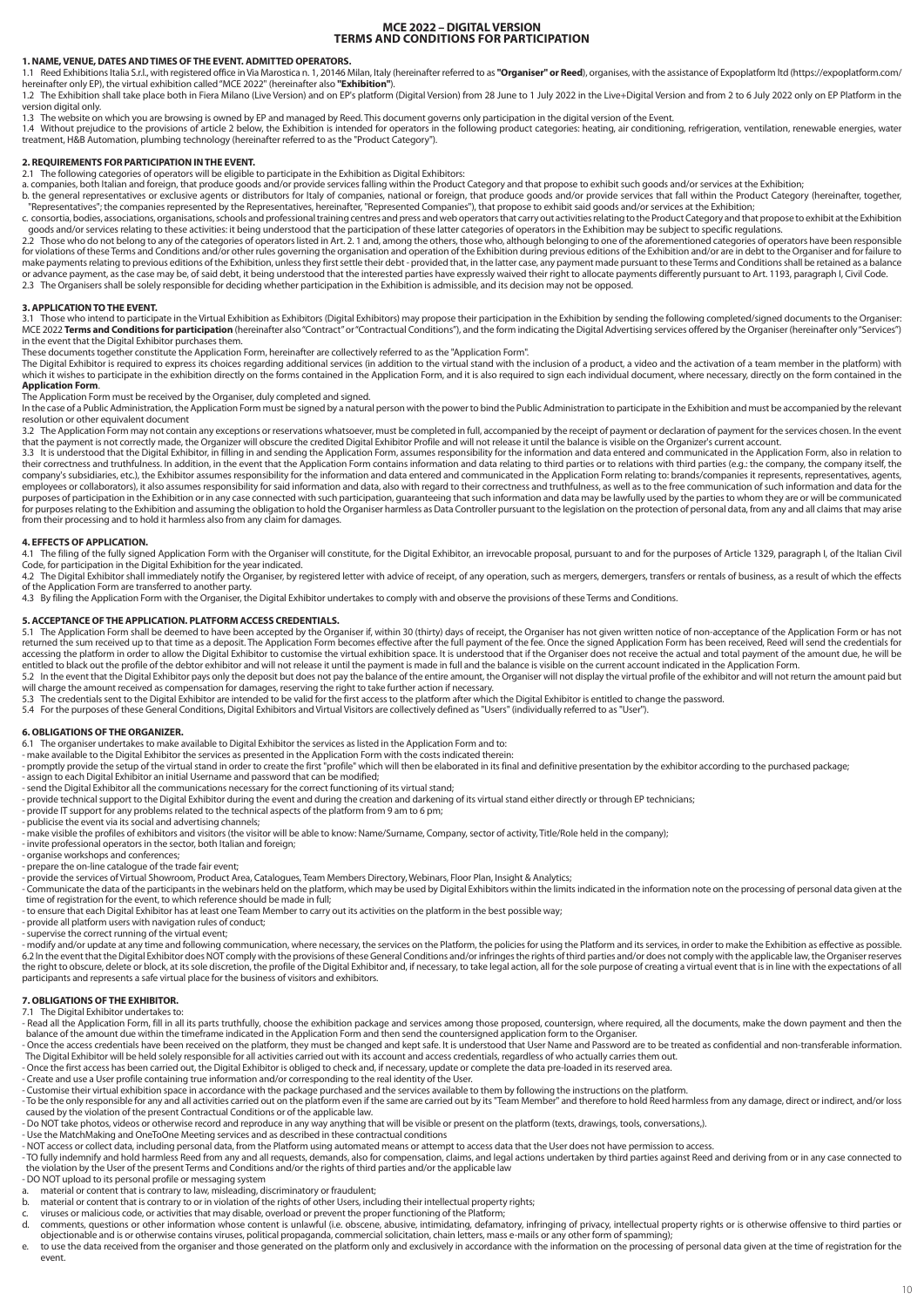- To be directly responsible for the content of any contribution or message posted on the Platform.

- To send only personal data that is strictly functional for the use of the Platform.

. NOT to send any particular data of their own or of third parties that reveal their racial or ethnic origin, political opinions, religious or philosophical beliefs, or trade union membership, genetic data, biometric data to uniquely identify a natural person, data relating to the health or sexual life or sexual orientation of the person unless they have express documentary authority to do so and the situation requires it<br>- NOT to take any

- NOT to send/upload/share on the Platform any third party's private and confidential information unless expressly entitled to do so and the situation requires it.

- Use the promotion channels provided in the Organiser's packages and present on the Platform.
- Comply with the contact methods identified by the Organiser and set up on the platform as follows

- Exhibitor with another Exhibitor

- Exhibitor with Visitors (the Exhibitor will be able to know visitor's following data: Name/Surname, Company, sector of activity, Job Title).

- NOT to promote, in any form, the sale, presentation or promotion of competing exhibitions or digital platforms<br>7.2 Reed is entitled to deny access to the Platform to the Digital Exhibitor who violates this clause, retain

#### **8. TEAM MEMBERS.**

8.1 Each Digital Exhibitor appoints "Team Members", i.e. subjects who can use the platform. These subjects uploaded on the platform by the Digital Exhibitor will have access to the platform and to the relevant sections, and they will be provided with username and password. The Digital Exhibitor is solely responsible for the use of the platform, even if the actions on the platform are carried out by its own Team Members, therefore it is it responsibility to ensure that its own Team Members comply with these Terms and Conditions. The Digital Exhibitor, as a consequence of the above, agrees to indemnify and hold harmless the Organiser from any and all<br>responsi prejudice, damage, direct or indirect, loss caused by the violation by the Team Members of the present Terms and Conditions or of the applicable law.

## **9. EXCLUSION OF ORGANISER'S LIABILITY.** 9.1 Reed shall not be liable in any way for:

(i) any loss of data which is not the direct result of Reed's breach of this Agreement or applicable law or

(ii) any loss of business opportunity (including lost profits, revenues, contracts, deemed savings, data, goodwill or unnecessary expenses) or<br>(iii) any other indirect or consequential loss which was not reasonably foresee

Reed shall in no way be liable for any infringement of Users' rights by third parties and/or Users of the Platform themselves, including but not limited to intellectual and industrial property rights. It is therefore the U responsibility to obtain all industrial property rights and to take all appropriate measures to protect its rights.

#### **10. COSTS OF PARTICIPATION AND TERMS OF PAYMENT.**

10.1 The fees indicated in the Application Form are due for participation in the Exhibition.

10.2Payment to the Organiser shall be made by the dates and in the manner indicated in the Application Form.

10.3Partial payment or payment on account alone will not allow participation in the Exhibition but will be retained by the Organiser as compensation for damages. 10.4 Failure to pay the deposit will result in the profile being blocked, which will only be released once the full amount has been credited to Reed's bank account.

10.5Unless otherwise agreed in writing, the Digital Exhibitor who sends the completed and signed application form may withdraw from the contract, but will still be obliged to pay the full amount due to the Organiser by the end of the exhibition even if he does not take pArt.in the event.

#### **11. ECONOMIC TRANSACTIONS.**

No economic transactions can be carried out on the platform, as the platform is not configured to allow such activities; therefore, the platform is not a channel for online sales or for entering into electronic contracts between Users.

#### **12. V.A.T. REGULATIONS.**

12.1 As of 1 January 2011, according to Legislative Decree no. 18/2010, foreign Exhibitors liable for taxation are no longer required to pay VAT on the participation fee and services connected with the Exhibition, with the exception of those not liable for VAT (e.g. private individuals); in order to be able to identify the type of client (taxable/non-taxable) it is essential to receive, before issuing the invoice, information on the VAT number/ID code or other suitable documentation proving the status of company and not of private individual. It is therefore absolutely necessary that we receive the applications with the above-mentioned information, otherwise the invoices will have to be issued subject to Italian VAT.

#### **ELECTRONIC INVOICING BETWEEN INDIVIDUALS**

In order to comply with the obligations introduced by Article 1, paragraph 909, of Law 27 December 2017 (obligation from 01/01/2019 to issue electronic invoices between private individuals), the Italian Exhibitor shall inform the Organiser of its certified e-mail address (PEC) and/or its seven-digit addressee code.

#### **13. PLATFORM SECURITY.**

13.1 The Organiser has ensured that EP has set up systems for the virtual Exhibition that guarantee maximum protection and security in the management of the information collected and the data processed. All 13.1 The Organi communication with the central systems of the platform takes place on a protected and encrypted channel with https protocol. The Organiser warns that the registration page for proceeding with the personalisation communicat of one's profile or the platform for running the Event may be temporarily unavailable due to maintenance or other reasons. Reed and EP accept no liability for any errors, omissions, interruptions, deletions, defects, delays in operation or transmission, communication line failures, theft or destruction or unauthorised access to member content or unauthorised modifications. Reed and EP are not responsible for any technical malfunction or other failure of any telephone network or service, computer systems, servers, computer or mobile telephone equipment, website, failure of email due to technical problems or traffic congestion on the Internet or any combination thereof, including injury or damage to anyone's computer, mobile phone or other hardware or software related to or resulting from the use of, uploading or downloading materials in connection with the website. In no event will we be liable for any loss or damage, including any personal injury or death, resulting from anyone's use of our website, or for any interactions between Users of our website, whether online or offline.

#### **14. COPYRIGHT.**

4.1 The content on the platform (in relation to content NOT originated by the Digital Exhibitor) and its functionality is the property of the Organiser and therefore the relevant copyright or intellectual property rights are owned by the Organiser or owned by its licensors, accordingly all rights or licences in the Content which are not expressly granted by these Terms and Conditions are reserved. The Virtual Exhibition Service<br>will information uploaded will be encrypted and stored. It is understood that the web page on the platform is a service made available to the Digital Exhibitor and that no damage can be claimed against/requested from the Organiser in the event of malfunctions, "internet crashes", viruses or other causes of any nature that prevent the regular functioning of the relevant web page and its functions, either in their entirety or in their<br>in available to the Digital Exhibitor and to change the website at any time. Similarly, the Organiser provides no guarantee that the website is compatible with any hardware and software that the User may use, so it will be the User's responsibility to ensure that their own devices support the programmes.

14.2 The intellectual property rights of content, photos, logos and materials placed by the User on their personal area are the responsibility of the User.

14.3 All rights or licences of the Organiser to content not expressly granted by these Terms of Use are reserved.

#### **15. EVENT POSTPONEMENT, NO SHOW, FORCE MAJEURE.**

In the event that the event " MCE 2022" in the digital version cannot be held on the dates advertised or is cancelled in the year in which it was due to be held and postponed to a new date for reasons not attributable to the Organiser, the sums paid for the purchase of packages and/or services (except for the re-crediting of the difference if there was one) may be used in full for the next virtual and/or real event that the Organiser<br>wi form of claim for damages. In the unlikely event that " MCE 2022" in the digital version, for reasons of force majeure, could not be held in the year of reference, the Organizer will not be held responsible in any way and therefore the Digital Exhibitor will not claim any damages, with express waiver of the provisions of 1463 c. c. and will be able to ask for 80% of the amount paid or to charge the entire total amount paid (except<br>for t majeure means the occurrence of an event or circumstance which prevents the performance of one or more contractual obligations undertaken by the Show Organiser hereunder. The following events concerning Reed are presumed to satisfy the conditions under which force majeure occurs:

- recourse procurred to statisty the continuous annotation and the memies, extensive military mobilisation<br>(i) war (whether declared or not), hostilities, invasion, act of foreign enemies, extensive military mobilisation<br>(ii
- civil war, riot, rebellion and revolution, military or usurped power, insurrection, act of terrorism, sabotage or piracy;
- 
- (iii) currency and trade restrictions, embargo, sanctions;<br>(iv) act of authority whether lawful or unlawful, compliance with any law or governmental order, expropriation, seizure of works, requisition, nationalisation;
- (v) plague, epidemic, pandemic, natural disaster or extreme natural occurrence;
- (vi) explosion, fire, destruction of equipment, prolonged breakdown of transport, telecommunications, information system or energy;
- (vii) general labour disturbance such as boycott, strike and lockout, slowdown, occupation of factories and premises.

Considering also the problems related to Covid 19, the Digital Exhibitor declares to accept any and all Reed's decisions in relation to a postponement/cancellation of the event and therefore he cannot ask for any damage nor for the full refund of the paid amount but he can ask for 80% of the paid amount or charge the whole total amount paid (except for the re-credit of the difference if there is one) to participate to the next edition of MCE or other exhibition event, both real and virtual, organized by Reed.

Without prejudice to what is foreseen above, the Organizer is entitled to withdraw from the contract in the event that the event encounters serious problems of realization also and not only because of the sanitary situation. In this case the Organiser will retain 20% of the proceeds as reimbursement of expenses.

#### **16. INTELLECTUAL PROPERTY.**

- a. The Organiser requires that Exhibitors will comply with the regulations protecting intellectual and industrial property and fair competition.<br>b. It is understood that the Organisers do not accept any responsibility, nor
- It is understood that the Organisers do not accept any responsibility, nor can they in any way be held liable, for the online display of products that violate laws and/or decrees and/or regulations and/or directives and/or third party intellectual and/or industrial property rights, as well as for the performance by Exhibitors of any act of unfair competition. In this hypothesis, all responsibility will remain on the single Digital Exhibitor, who will be obliged to fully indemnify Reed.

#### **17. RULES OF CONDUCT FOR USING THE PLATFORM AND SERVICES.**

It is forbidden during the event and during the preparation phase of one's own virtual space in general to do anything that may cause prejudice, disturbance, harassment or damage to the smooth running of the virtual exhibition and its aims; in particular and among other things, each Digital Exhibitor is forbidden to:

a. assign the Contract with the Organizer, transfer or grant to others its own virtual space and/or its own credentials even free of charge and even partially;<br>butish avid its virtual space goods and/or services that do no

- b. display in its virtual space goods and/or services that do not fall within the Merchandise Categories and/or display goods not produced and/or services not provided by it or by the Represented Companies;<br>c. publish onli publish online, both in its own space and via links or references to its social pages, any technical, informative or advertising material (magazines, manuals, volumes, brochures or anything else that promotes other events or in any case material) that competes with or denigrates the organiser;
- d. behave in a manner that constitutes harassment, threats or embarrassment or causes difficulty or discomfort to other Users and/or the Organiser;
- e. use titles, wording, graphics, trademarks, simplifications and acronyms that infringe the rights of the Organiser, which claims as its exclusive property, together with its distinctive elements, the name referred to in Article 1 of these Terms and Conditions;
- f. falsify their personal identity;